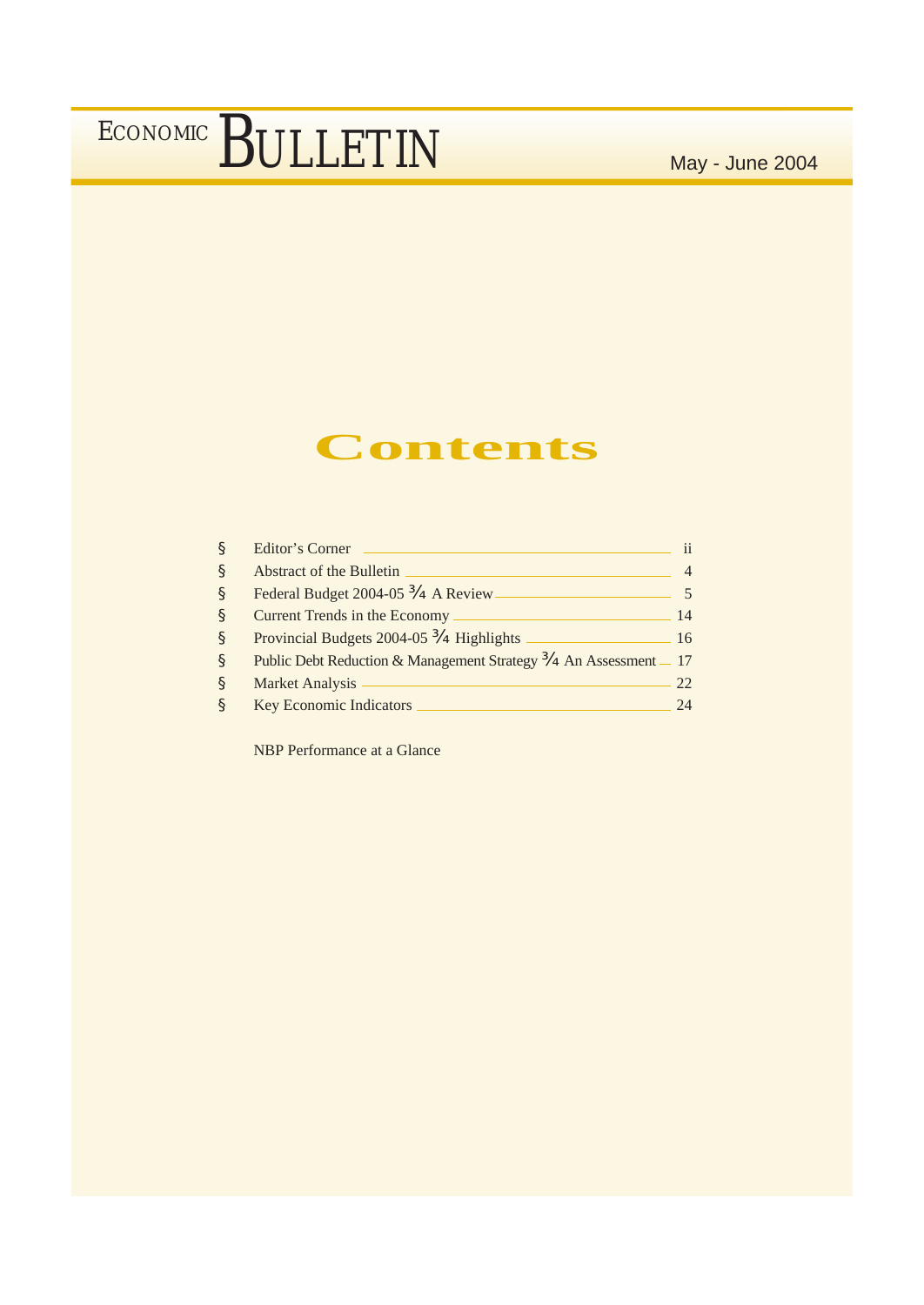### **Editor's Corner**

Dear readers,

The Finance Minister in his budget speech 2004-05, has spoken about transforming the National Savings Centre into a corporation to be known as Pakistan Savings. The new Corporation will diversify its business by offering mutual funds of different kinds for the individual investors.

Though details about the new scheme are not yet available, we would like to share with our readers what we feel would perhaps result from diversifying individuals' savings into mutual funds. Though mutual funds are a popular way to take some of the risk out of investing in individual stocks by investors, it will be a new learning experience for the small investors in Pakistan, many of whom are illiterate and the greater proportion of the rest have little or no knowledge of this kind of business. They have been accustomed to investing in one of the many saving schemes offered by the Government which had a fixed rate of return, was risk free, where the deposit was guaranteed by the Government of Pakistan, had an easy withdrawal mechanism, with no deductions and was conveniently accessible till the recent past at any of the branches of the commercial banks. One can still purchase them from any of the offices of the National Savings Centre, or State Bank of Pakistan.

This decision of the government must be looked at in the wider context of public debt and the welfare responsibilities of the government. The rising cost of domestic debt and the subsequent increase in the burden, resulted in growing debt servicing which was consuming a major chunk of the current expenditure, constraining the government's effort on enhancing resources for development expenditure. The later has wider benefits for the people at large, who benefit from the socioeconomic infrastructure development undertaken and by the government's spending on education and health.

It was felt that domestic debt could be slowed by bringing down the high cost of borrowing under the National Saving Schemes. The rates have been slashed quite substantially in the last few years. Defence Saving Certificates which were earning 18.04% on 10 year maturity (1996-99) have been brought down to around 8%. Despite these reductions, many pensioners, widowers and other small investors continue to invest in these schemes, largely because of confidence in the schemes, convenience of access and the fixed rate of return offered.

The Budget 2004-05 has changed all that. No longer will the individual investor be guaranteed a fixed return or continue to see a guaranteed appreciation of his savings. The returns he receives will now depend on market conditions, the economic environment, the skills of managers within the proposed assets management company, and a host of other factors.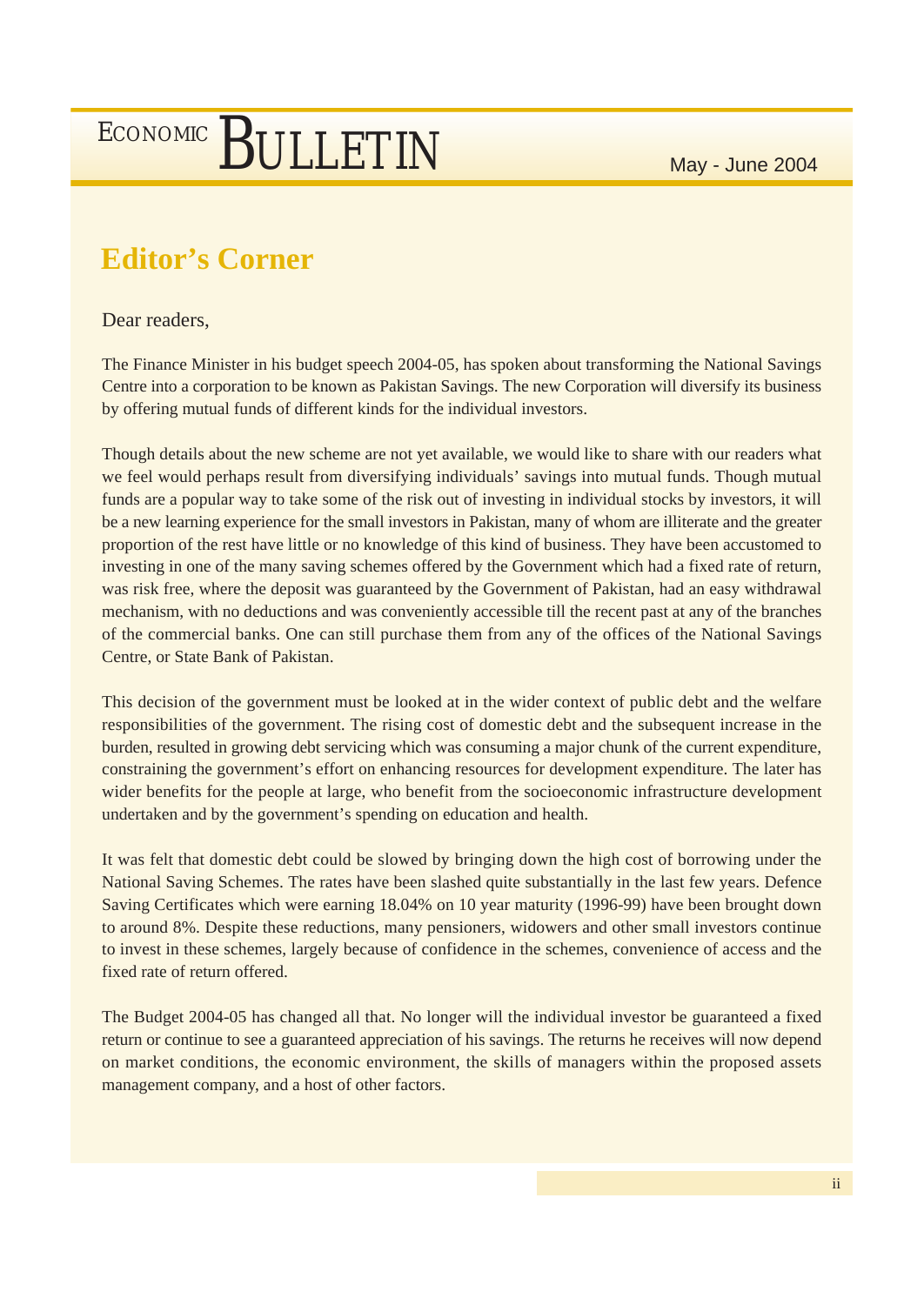While mutual funds have been around for a long time, it was only in the 1990s that mutual funds became mainstream instruments. In Pakistan, initially there was a mutual fund in the public sector, but later large numbers were opened in the private sector.

A mutual fund pools together money from many investors and invests it on behalf of the group. It is the portfolio manger who has to scrutinize and select the securities for investment on behalf of the investor given the general economic conditions in the economy, the regulatory framework in which he is operating etc. Because of the diversity in its investment portfolio, it minimizes the risk of capital loss and a reduction in yields, except in conditions of economic crisis. A good manager is able to avoid such circumstances by foretelling the changes in economic conditions. It is to be hoped that the proposed mutual fund, namely, Pakistan Savings, will be manned by the best in the field who would offer a rate of return similar to the one offered by the mutual fund in the public sector or at least on an average a return which is more than the rate of inflation in the economy.

The government is working towards developing specialised products which could meet the needs of individual investors. It is also working on a pension scheme and the mutual funds industry is looking into the possibility of designing products to meet the needs of retiring people by offering retirement benefit schemes. We will have to wait for the new products to be introduced in the market.

The success of the Pakistan Savings Corporation will depend largely on the convenience of access, similar to the one offered by the National Savings Directorate, i.e. through the post offices and commercial bank branches. The proposed corporation would be well advised not to dismember the existing network of easy access.

Ayesha Mahmund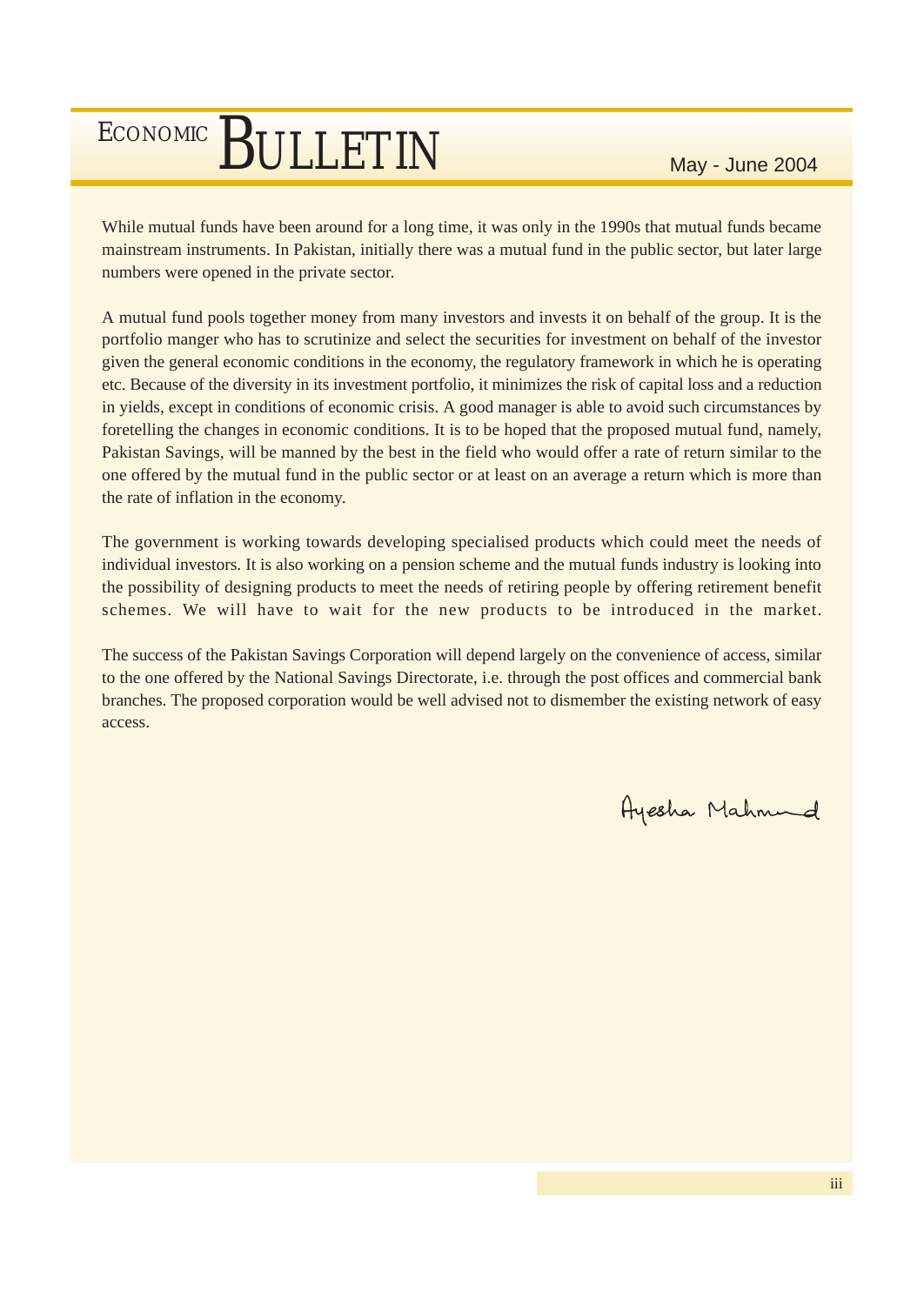### **Abstract of the Bulletin**

#### **Federal Budget 2004-05: A Review**

- § The Federal Budget 2004-05, has been presented against a backdrop of good yearly performance. In the outgoing fiscal year, the GDP growth at 6.4% surpassed the year's target, manufacturing growth was at an all time high, foreign direct investment rose, foreign exchange reserves touched \$12.5 billion, budget deficit was contained at 4% of GDP, exports crossed \$12 billion and external debt declined.
- § The Budget has a total outlay of Rs.902.8 billion, where current expenditure constitutes 78% and development expenditure 22% of the total size.
- § Total tax revenue is budgeted at Rs.654.8 billion.
- § Indirect taxes constitute nearly 69% of CBR tax collection.
- § Direct taxes are budgeted to grow by 12.6% in FY05.
- § In FY04, bank borrowings jumped by 165% to Rs.74.0 billion over the budgeted figure of Rs.27.9 billion.
- § External resources were revised downward in FY04 by 9% over the budgeted figure.
- § During the year 2003-04, the pace of privatisation picked up; Rs.33 billion were realized on various transactions.
- § Servicing of domestic and foreign debt and foreign loan repayment consume 45% of current expenditure.
- § The size of the public sector development programme has been raised to Rs.202 billion in 2004-05, an increase of 31% over revised estimates of Rs.154.3 billion in 2003-04.
- § This year, the Federal Budget has focused on the development of the agricultural sector, poverty alleviation, generation of employment opportunities, raising the level of investment, improving social

indicators, rural development, infrastructure development and promotion of housing and construction.

- § For the farmers an agriculture package has been announced.
- § The government is working towards reforms in the pension system, and in transforming the National Savings Centre into aCorporation.
- § Proposals related to tax policy and tax administration have been announced.

**Public Debt Reduction & Management Strategy: An Assessment**

- § Rising public debt had become a major challenge confronting the government. A Debt Reduction and Management Strategy was announced in 2001, which has started to show positive results.
- § Reduction in the fiscal and current account deficits, lowering the cost of borrowing, raising revenue and foreign exchange earnings have been the key features of the debt reduction strategy.
- § Total public debt has been reduced from 89.2% of GDP in 2001 to 69.7% in 2004, while as a percentage of total revenue it has been brought down from 671.5% to 487.7% respectively.
- § Total external debt and liabilities have been reduced by \$2.072 billion in the last four years.
- § In 2003-04, actual amount paid towards external debt servicing was \$4.1 billion, while the rolled over amount was \$1.1 billion.

#### **Market Analysis**

§ The market performance was lackluster in the May-June 2004 period, falling 151 points in total over the two months. Technical factors, rising interest rates, political turmoil, and poor law and order were all factors behind the decline. The outlook ahead is positive however.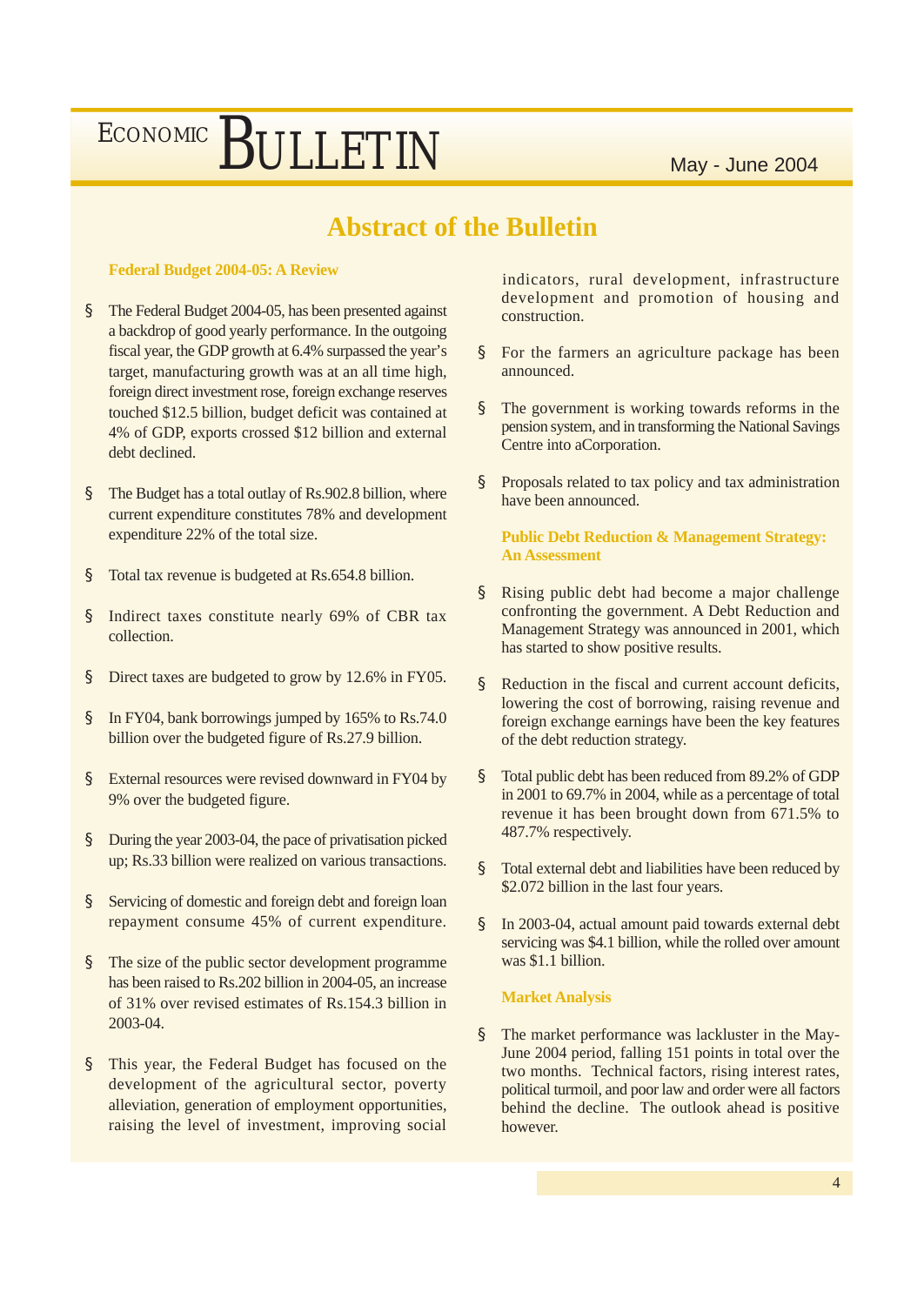### **Federal Budget 2004-05**

**A Review**

GST net widens

The budget 2004-05 has been presented against a backdrop of good yearly macro performance of the economy. Major economic indicators have achieved the targets set at the beginning of the year. The GDP growth was significantly higher (6.4%) over the target (5.3%), strong growth was recorded by the manufacturing sector (13.4%), exports reached \$12.3 billion and imports \$15.5 billion. The later mainly due to a rise in the demand for machinery and raw materials. Reserves reached \$12.5 billion. Key indicators at the leading stock exchange (KSE) showed marked improvement. Banking sector saw some developments like, decline in the stock of non-performing loans, separate Prudential Regulations etc. Privatisation picked up and foreign direct investment rose. However, it has been recognized by the government that there are certain principal problems which needs to be tackled on a top priority basis, if any meaningful development is to be sustained and its benefits trickle down to the masses.

The challenges mentioned by the Finance Minister in his Budget Speech are; the need to increase investment, especially in the private sector; the need to improve human development indicators, privatise public sector units; increase the development spending on economic and social infrastructure and improve law and order.

Three year frame work

Economic indicators improve

> The Budget seeks to build upon the success of the Economic Revival programme and traverse the path towards long standing goals –– higher income and employment, and sustained poverty reduction. The Budget is a part of the three year macroeconomic framework (2004-07), where the following targets form the basis:

- § GDP to grow to 8% by FY07.
- § Investment GDP ratio to reach 20%.
- § Lower fiscal deficit to 3% of GDP.
- § Inflation to average 5% during FY2004-07.
- § Foreign exchange reserves to be at a minimum equivalent to 28 weeks of imports.

In the following pages we shall review the income and expenditure of the Federal government, the areas to receive government focus, the taxation proposals, and the private sector view of the Budget.

#### *Revenue Receipts Budgeted to Grow*

As CBR revenue closed the year meeting the target and non-tax revenues showed a substantial rise of 20%, revised estimates for 2003-04 place receipts at Rs.760.9 billion, 4.5% larger than the target. This compares favourably with the previous years.

The leading tax this year is the general sales tax, whose net has been extended in the course of the last few years from manufacturing and import sectors to wholesalers, ship-breakers, importers and retailers. Sales tax is also levied on the consumption of electricity, natural gas, POL products, urea fertilizer etc. Estimates of sales tax collection show that despite a strong growth, due to rise in imports there was a slight slippage from the year's target of Rs.223.1 billion, as refund claims involving payment of Rs.44.9 billion were made during the year. For next fiscal year, collections under this head are expected to rise by 14.1% to Rs.249 billion. The buoyancy in GST could partly be explained by substantial broad basing of the tax.

Customs duty are estimated to exceed the year's target by nearly 11%, primarily because of higher accruals from machinery imports  $(10\%),$ vehicles (23.8%) and other items (14%). Plant and machinery are subject to lower import tariff to help in industrial development. The rise in tariff is largely due to higher imports of iron & steel products, textiles and edible oil which fall in higher tariff categories. The maximum tariff has however, been reduced from 30% to 25%. Customs duty rises

> As against a 5% increase in the import target for the year, imports rose by nearly 20% to reach \$15.5 billion, primarily on account of larger import of capital goods and industrial raw material. For FY05, customs duty are budgeted at Rs.103 billion, 19.2% more over revised estimates of FY04, inspite of a reduction in duties on industrial raw materials.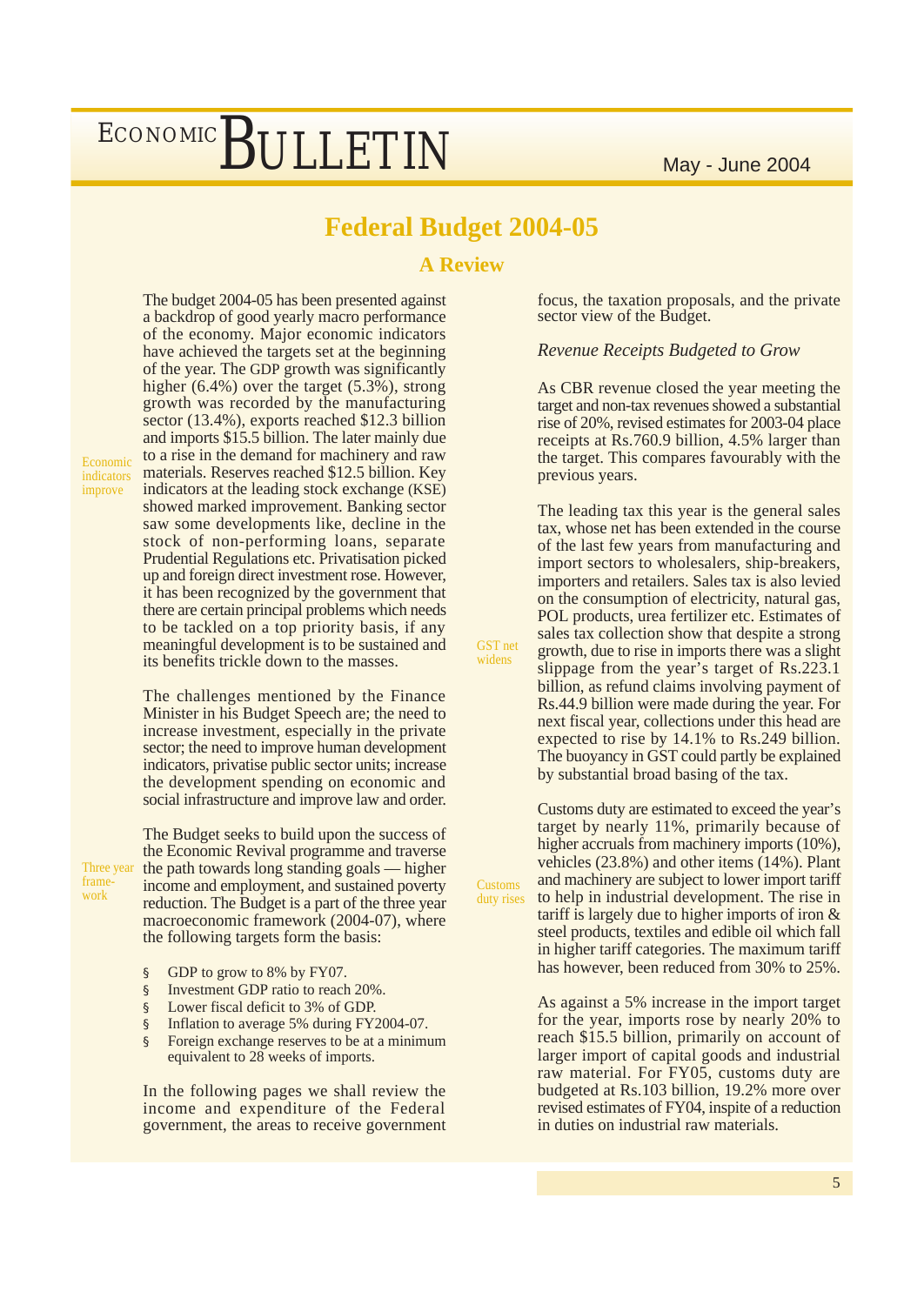Federal Government Revenue Receipts

|                                    |                            |                        | (Rs. Bn)                                |
|------------------------------------|----------------------------|------------------------|-----------------------------------------|
|                                    | 2003-04<br><b>Budgeted</b> | $2003 - 04$<br>Revised | 2004-05<br><b>Budgeted</b>              |
| <b>Total Revenue Receipts</b>      | 728.4                      | 760.9                  | 796.3                                   |
| <b>Tax Revenue CBR</b>             | 510.4                      | 510.0                  | 580.0                                   |
| <b>Direct Taxes</b>                | 161.1                      | 161.5                  | 181.9                                   |
| <b>Taxes on Income</b>             | 154.2                      | 154.6                  | 174.4                                   |
| <b>Other Taxes</b>                 | 6.9                        | 6.8                    | 7.5                                     |
| <b>Indirect Taxes</b>              | 348.9                      | 348.5                  | 398.1                                   |
| Customs                            | 78.1                       | 86.6                   | 103.2                                   |
| <b>Sales Tax</b>                   | 223.1                      | 218.4                  | 249.2                                   |
| <b>Federal Excise</b>              | 47.7                       | 43.5                   | 45.7                                    |
| Tax Revenue (Other than CBR)       | 67.5                       | 70.1                   | 74.8                                    |
| Petroleum development levy         | 46.1                       | 46.4                   | 47.5                                    |
| Surcharge on natural gas           | 15.0                       | 14.2                   | 15.0                                    |
| Others                             | 6.4                        | 9.5                    | 12.3                                    |
| <b>Total Tax Revenue</b>           | 577.5                      | 580.1                  | 654.8                                   |
| Non-Tax Revenue                    | 150.8                      | 180.9                  | 141.5                                   |
| Interest                           | 67.9                       | 67.3                   | 54.0                                    |
| Dividends                          | 23.8                       | 33.4                   | 34.8                                    |
| Receipts from civil administration | 33.1                       | 45.3                   | 15.3                                    |
| Others                             | 25.8                       | 34.9                   | 37.3<br>$\lambda$ I D. I.  C.   2004 OF |

*Source: Annual Budget Statement 2004-05 Government of Pakistan*

Tax revenue **CBR** 

Larger non-tax revenues

Net capital receipts

**Direct** taxes grow Rs.161.5 billion this year to Rs.182 billion in FY05, showing a growth of 12.6%. There has been a rise in voluntary payments and the reforms introduced in the income tax law have also yielded positive results. The large taxpayers unit (LTU) introduced in Karachi two years back has also helped in increasing revenues. Lahore and Islamabad will soon have such units.

Direct taxes are expected to increase from

Tax-GDP ratio declines

While the economy showed improved performance in FY04 with GDP growing at 6.4%, real interest rates remaining low, and exchange rate stable, it was not reflected in any improvement in the tax-GDP ratio. This ratio in fact declined marginally. The State Bank in its recent quarterly report states "the CBR tax collections should have responded to the higher nominal GDP growth proportionally."



Under tax revenue (other than CBR) major portion accrues from petroleum development levy. With the deregulation of prices of petroleum products, the mechanism of development surcharge was done away with in 2001. Instead a fixed petroleum levy has been imposed at per litre price of various products notified by the government. Tax revenue other other than than CBR are estimated at Rs.70.1 billion in FY04, with Rs.46.4 billion accruing from petroleum levy, followed by gas development surcharge Rs.14 billion. The federal government fixes the sale price for the consumers and prescribes a price for the gas companies. The difference between the two prices is the margin available to the government as development surcharge.

> Non-tax revenues are estimated at Rs.180.9 billion, nearly 20% larger than the year's target of Rs.150.8 billion. The rise is attributable to higher receipts from civil administration, more specifically from defence services realized from receipts from United Nations, and from higher dividend from public sector corporations, most notably PTCL and OGDC. For fiscal 2004-05, non-tax revenues are to be lower by 21.8% over this year's revised estimates, as receipts from defence services are budgeted to fall substantially.

The net capital receipts in FY04 were Rs.3.1 billion higher over the budgeted figure of Rs.36.7 billion. For FY05, these are projected at Rs.64.4 billion. Receipts were higher under the permanent debt category, where Rs.75 billion accrued from Pakistan Investment Bonds against the budgeted figure of Rs.15 billion. Floating debt which comprise of Treasury Bills and Prize Bonds were revised higher, while investment in saving schemes declined.

#### Capital Receipts

|                             |                            |                    | (Rs. Bn)                   |
|-----------------------------|----------------------------|--------------------|----------------------------|
|                             | 2003-04<br><b>Budgeted</b> | 2003-04<br>Revised | 2004-05<br><b>Budgeted</b> |
| Receipts                    | 89.2                       | 104.7              | 103.2                      |
| Recovery of Loans           | 29.4                       | 31.7               | 28.5                       |
| <b>Permanent Debt</b>       | $(-)9.5$                   | 56.8               | 44.1                       |
| <b>Floating Debt</b>        | 15.6                       | 27.6               | 30.1                       |
| Public Account              | 53.6                       | $(-)11.4$          | 0.5                        |
| Disbursement                | 52.5                       | 64.9               | 38.7                       |
| <b>Net Capital Receipts</b> | 36.7                       | 39.8               | 64.5                       |

*Source: Federal Budget in Brief 2004-05 Government of Pakistan*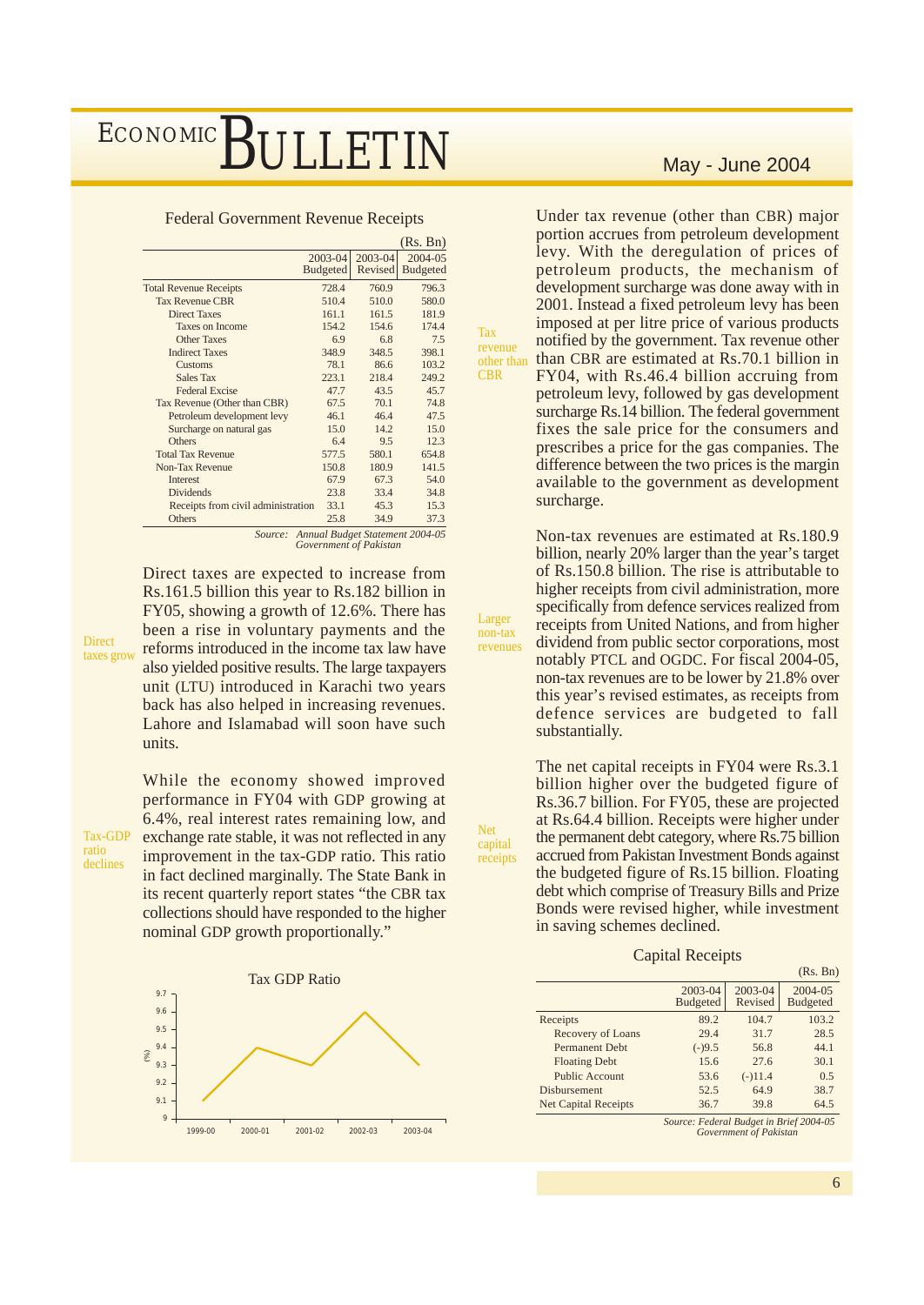### ${\large\bf SULLETIN}$  May - June 2004 ECONOMIC

External resources short of the year's target

External resources which were projected at Rs.159.1 billion, have been revised for the year and are placed lower by 9% at Rs.144.8 billion. This drop stems largely from a decrease in the non-food commodity aid, which are estimated 30% lower over the budgeted figure. Under the head "Other Aid", aid from Islamic Development Bank was revised downward by 64% and is estimated at Rs.6.2 billion against the year's target of Rs.17.3 billion. Credit under the oil facility dropped to Rs.17.4 billion against Rs.31.0 billion budgeted at the beginning of the year. For FY05, nil amount has been budgeted under this facility. The drop in external funding would have been larger, but for the Rs.28.8 billion realised through floatation in the Eurobond market.

#### *Expenditure Patterns*

The Federal Budget 2004-05 has a total outlay of Rs.902.8 billion, where current expenditure accounts for 78% and development expenditure 22% of the total size. In FY04, the former exceeded the budgeted amount of Rs.645.2 billion by 10.7%, while development expenditure fell short of the target.

Under the new chart of accounts, bulk of expenditure is categorised under 'General Public Service', followed by 'Defence Affairs & Service'. The Rs.70.5 billion rise in the former can be attributed to foreign loan repayment, which surged to Rs.111.3 billion compared to the budgeted amount of Rs.46 billion. Servicing of foreign debt also rose by 14% to Rs.45 billion against the year's target of Rs.39.5 billion. Pakistan has prepaid some of its expensive debt. Meanwhile, servicing of domestic debt makes up slightly more than one-third of the current expenditure. As interest rates remained low, this expenditure remained Rs.9.3 billion lower over the year's target.

Defence services consume 25% of the current expenditure, and during the year saw a significant rise over the original target. This is attributable to the troop movement along the borders and the assistance provided against payment for logistic support. Next year's allocation has been raised by 7.4%.



Allocations for Public Sector Development Programme has been raised to Rs.202 billion for fiscal 2004-05 against last year's budgeted figure of Rs.160.0 billion. Revised estimates for FY04 show that PSDP fell by 3.5% to Rs.154.3 billion. This shortfall to implement development programmes has been reflected in the budgets for the last number of years.

Higher PSDP



Public sector development expenditure stimulates economic growth, as it makes available infrastructure for private sector and the basic facilities needed to improve the social well being of the people. This year the main thrust of the PSDP is on the development of infrastructure with major emphasis on water and power sectors, highways, roads and railways. Also to receive emphasis is human development, including increased allocation for education, health and population welfare. Allocations for the agricultural sector have been enhanced, alongwith an incentive package for the sector.

7

Debt servicing & defence consumes the bulk of current expenditure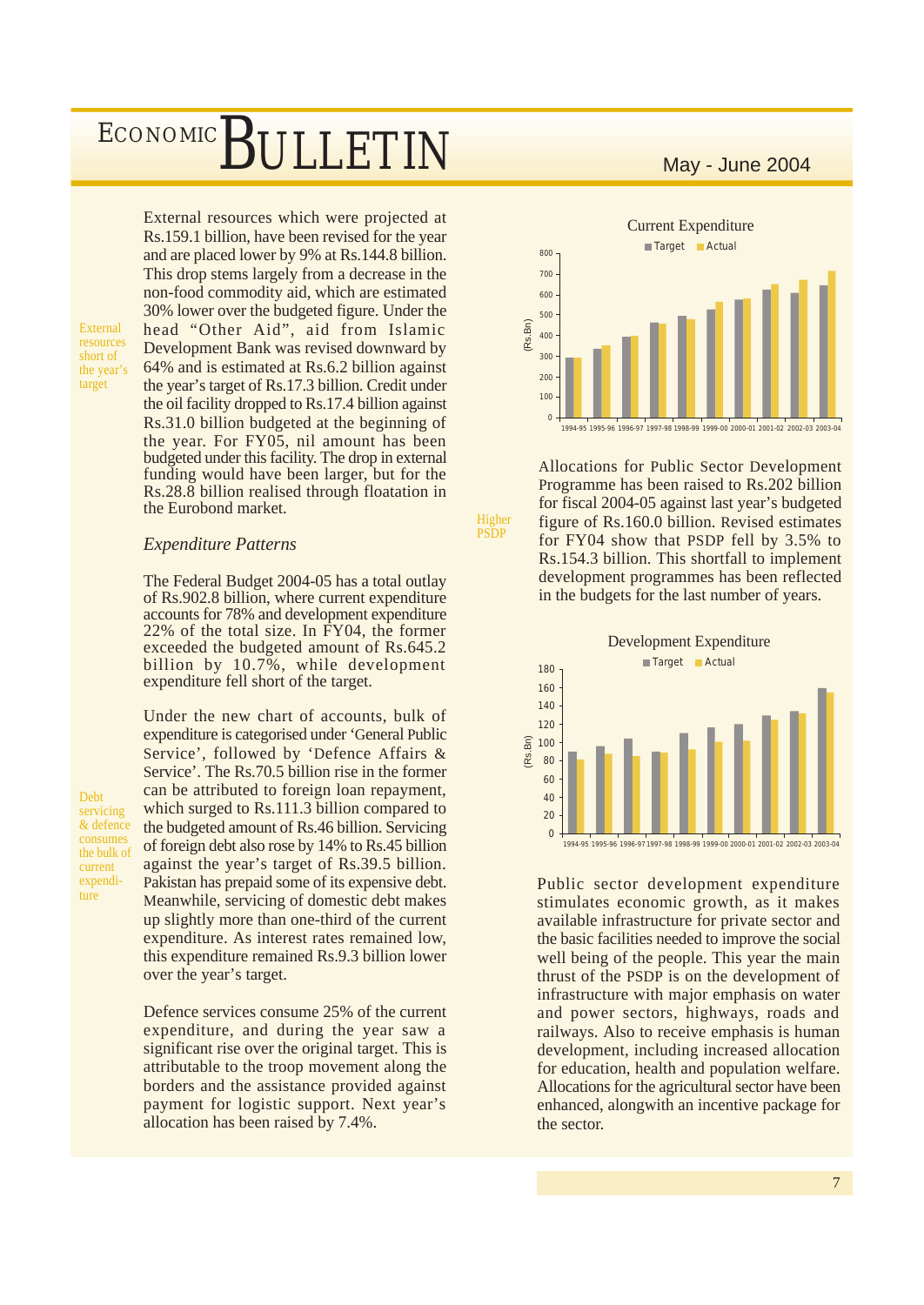### *Privatisation Proceeds*

Through various privatisation transactions, the government realized a sum of Rs.33 billion. The proceeds from privatisation (90%) are to be utilised by the Federal Government for retirement of the Federal Government debt and 10% for poverty alleviation.

### *Bank Borrowings*

Government borrowing from the banking system at Rs.74 billion, were 164% higher than the original target of Rs.28 billion. Mobilizing resources through non-bank sources had become difficult due to low interest rates. National Saving Schemes failed to attract enough investment because of the slashing in their rates of return. Prevailing low interest rates encouraged the government to meet its expenses through bank borrowings. For FY05, such borrowings are budgeted at Rs.45.1 billion.

Agricultural package announced

Relief provided to the farmers

### *Implications of the Budget*

The Budget has far reaching implications on the various sectors of the economy. We shall look at some of the areas.

### *Agriculture*

Agriculture has been identified as one of the key areas of the government's revival strategy. It has always been the mainstay of the economy and despite the structural changes, the sector still contributes 25% of the total GDP. It is expected to play a lead role in achieving a higher growth with the poor benefiting the most.

The sector has strong linkages with the other sectors of the economy, but most of all it affects the livelihoods of the vast majority of the population. Rapid agricultural growth can stimulate and sustain the pace of industrial growth and make possible for the bulk of the population living in rural areas to have the purchasing power to buy goods produced by the agricultural sector.

It is the growth of the agricultural sector, which is critical in realising its beneficial impact on poverty alleviation, job creation and quality of life in rural areas.

Past experience shows that growth in the agricultural sector has not translated into sustained increase in rural income. There exists a disparity in the incidence of poverty between urban and rural areas.

There are number of constraints facing the agricultural sector like, lack of availability of sufficient irrigation water, agricultural credit, tractors and other implements etc.

The federal budget 2004-05, has announced measures to solve some of the problems of the agricultural sector. A month earlier the government had announced an agricultural package for the farmers. Agricultural growth could be stimulated by investment in irrigation, rural infrastructure, availability of water, easy access to credit etc. The Budget this year has increased allocations for water and power. Some water sector projects have been initiated by the government which is expected to have a positive effect on farm productivity. Mechanisation is being encouraged.

Sales tax exemption has been provided on import of tractors, bulldozers, and other agricultural implements, duty exemptions has been proposed on raw materials for local manufacture of pesticides and duty reduction on machinery not manufactured locally. Lending is being encouraged by restructuring the Zarai Taraquiyati Bank.

Better agricultural performance would improve the living standards of the people living in rural areas and help check the migrant workers go in search of job opportunities to the urban areas. This puts tremendous pressure on available urban infrastructure, and the available resources get distributed widely.

### *Employment*

While economic policies of the government have brought positive results, there are many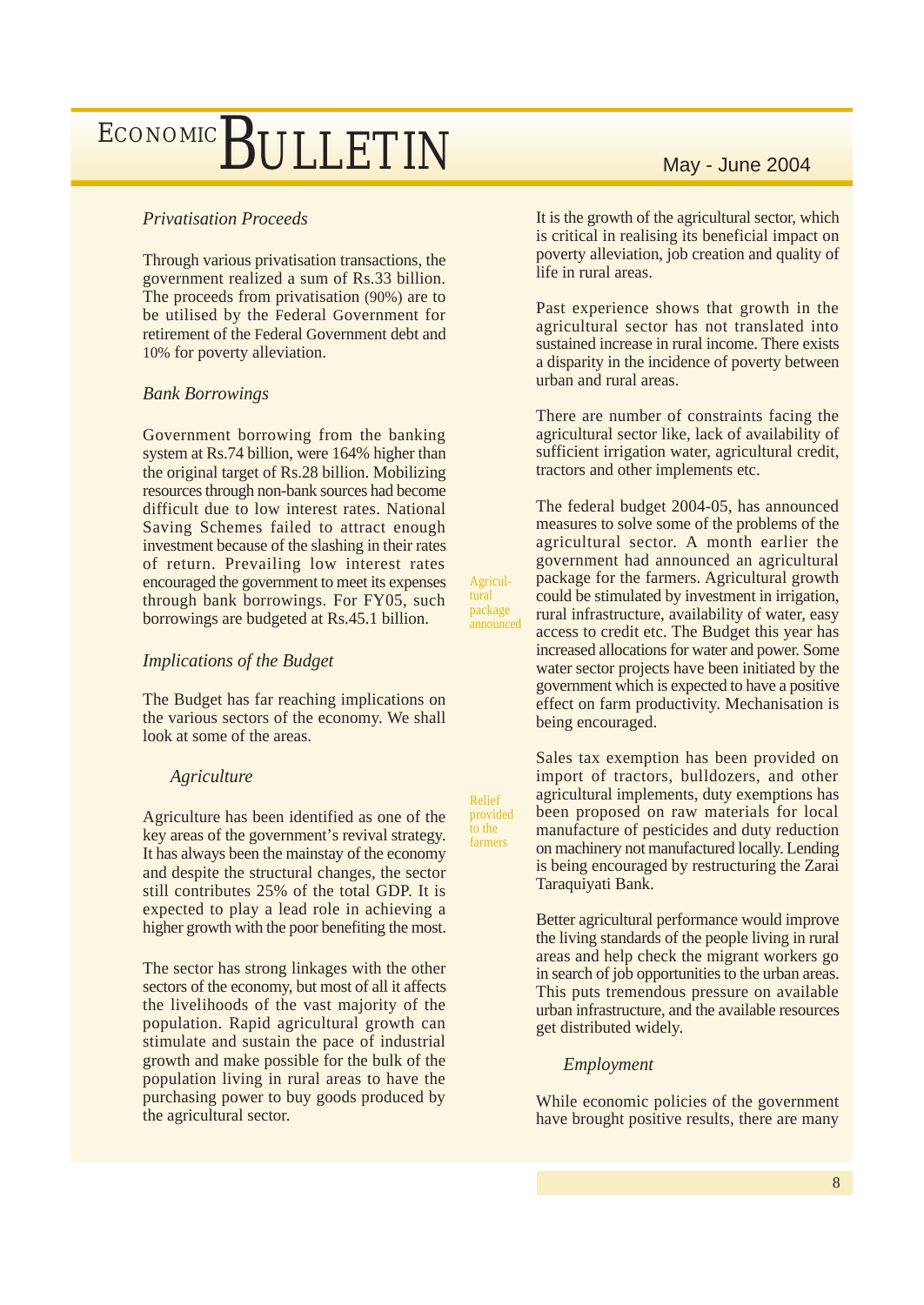challenges still lying ahead. The major challenge is taking the economy at a higher growth on a sustained basis, creating employment opportunities, reducing poverty and reducing social gap.

Economic growth heralds employment opportunities and helps in eliminating poverty. It is not growth per se that a matters but only if it emanates from sectors that create jobs and help in improving the employment situation of the market.

Investment in the economy generates  $i_{\rm obs}$ 

Focus on job creation

In the short term, the level of employment is dependent on expenditure, i.e. private investment and government spending. Public expenditure plays a positive role in building the infrastructure, easing supply bottlenecks and lending support to private investment. If both are forthcoming, opportunities are created in the economy for greater absorption of labour. Employment is a challenge for the majority of the people who are getting bypassed by the economic growth and sidelined by policies. Economic policies need to be reoriented towards a job-led growth strategy.

The Federal Budget 2004-05, has enhanced the size of the Public Sector Development Programme, emphasised housing and construction, the agricultural sector, development of the rural economy and development of SMEs which are highly labour intensive and provide employment to the bulk of Pakistan's non-agriculture workforce. Private sector investment is being facilitated so that they too contribute towards generation of employment opportunities. The government will also increase its efforts to secure jobs for a larger number of workers abroad.

#### *Investment*

Low levels of investment have been one of the major challenges facing the economy. The investment to GDP ratio hovering at around 15-16% for the last few years is fairly low Low ratio compared with other developing countries with an above 20% ratio. It is only in the last two years that there has been some pick up in investment as both public and private sector investment have grown.

Private sector investment has been sluggish in the past, while public expenditure which stimulates economic activity has been constrained by heavy public indebtedness and requirements of strict fiscal management. This has led to low investment GDP ratio.

In FY04, total investment picked up to 18.1% of GDP against 16.7% a year earlier. Fixed capital formation rose sharply to 16.4% of GDP driven by public sector investment which has improved significantly. Private sector investment is also picking up and would benefit from the spill over effects of public investment. Private sector credit offtake from banks and other financial institutions has risen to Rs.290 billion in FY04, not only due to the newly developed market segments (consumers and SMEs) but the corporate sector too contributed to this increase. The additional demand available in the market has given a boost to investment in the economy.

The Budget 2004-05, has provided incentives to improve investment in the economy. Economic reforms initiated will be accelerated, PSDP has been raised to Rs.202 billion, a sizeable investment will be undertaken in the public sector through the public sector corporations, tax proposals announced give a major stimulus to investment and growth in the economy.

#### *Poverty*

Private sector credit rises

> Poverty has been recognized as the major challenge confronting the government. The government had earlier in the year, presented the full Poverty Reduction Strategy Paper, building upon the I-PRSP. The strategy emphasizes promoting sustainable growth as the main vehicle for poverty reduction. To generate a growth of 6% as envisaged in the PRSP will require a substantial increase in private sector investment, with the public sector playing a supportive role. The investment programme for the agricultural sector would support the sector's growth and address the large problem of rural poverty. As sustained economic growth is important to counter poverty, there is a need to concentrate on how to generate growth and what should be done in addition to growth to reduce poverty.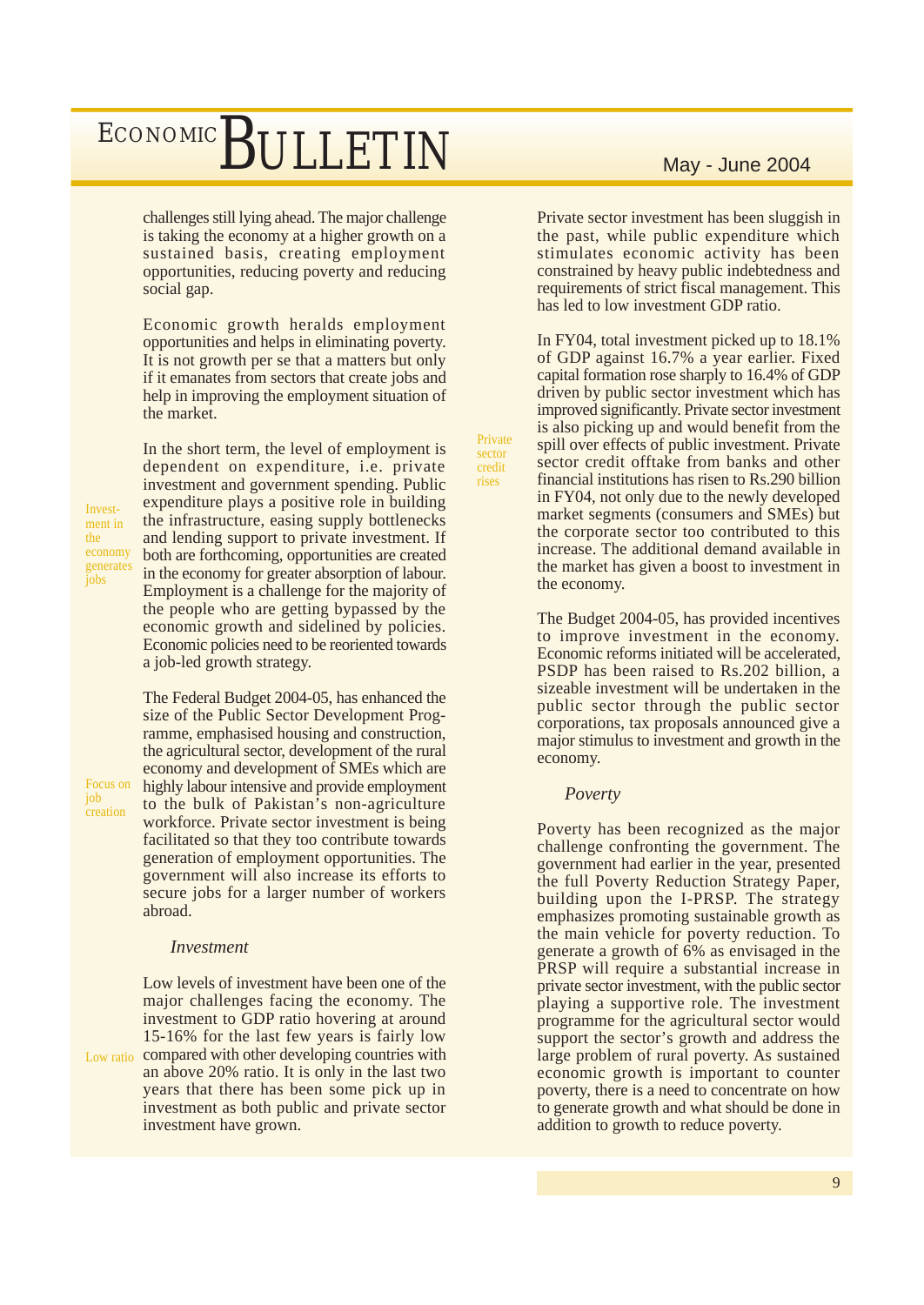In the Budget 2004-05, the expenditure on poverty reducing measures has been raised by 16% to Rs.277 billion. Additionally the Budget has addressed employment generation, raising investment levels, development of rural areas and the agricultural sector. The benefits of these measures are expected to reach the people and should bring about some improvement in the poverty related indicators.

### *Relief Measures*

- § Basic threshold of income liable to tax, increased from Rs.60,000 to Rs.80,000.
- § For senior citizens who are allowed reduction in tax liability by 50% if their income does not exceed Rs.200,000 the limit has been raised to Rs.300,000.

- § Revision of pay and pension of government employees. A Committee constituted for this purpose.
- § Adhoc relief to be provided to all employees of the federal government.
- § Limit of investment in the Special Saving Scheme for widows and pensioners raised from Rs.1 million to Rs.2 million.

The requirement of depositing the entire amount in one tranche is disposed with. Investors can transfer the amount from one scheme to another.

- § Relief provided to low income borrowers from House Building Finance Corporation.
- § TV licence fee to be made in monthly instalments with the domestic electricity bill.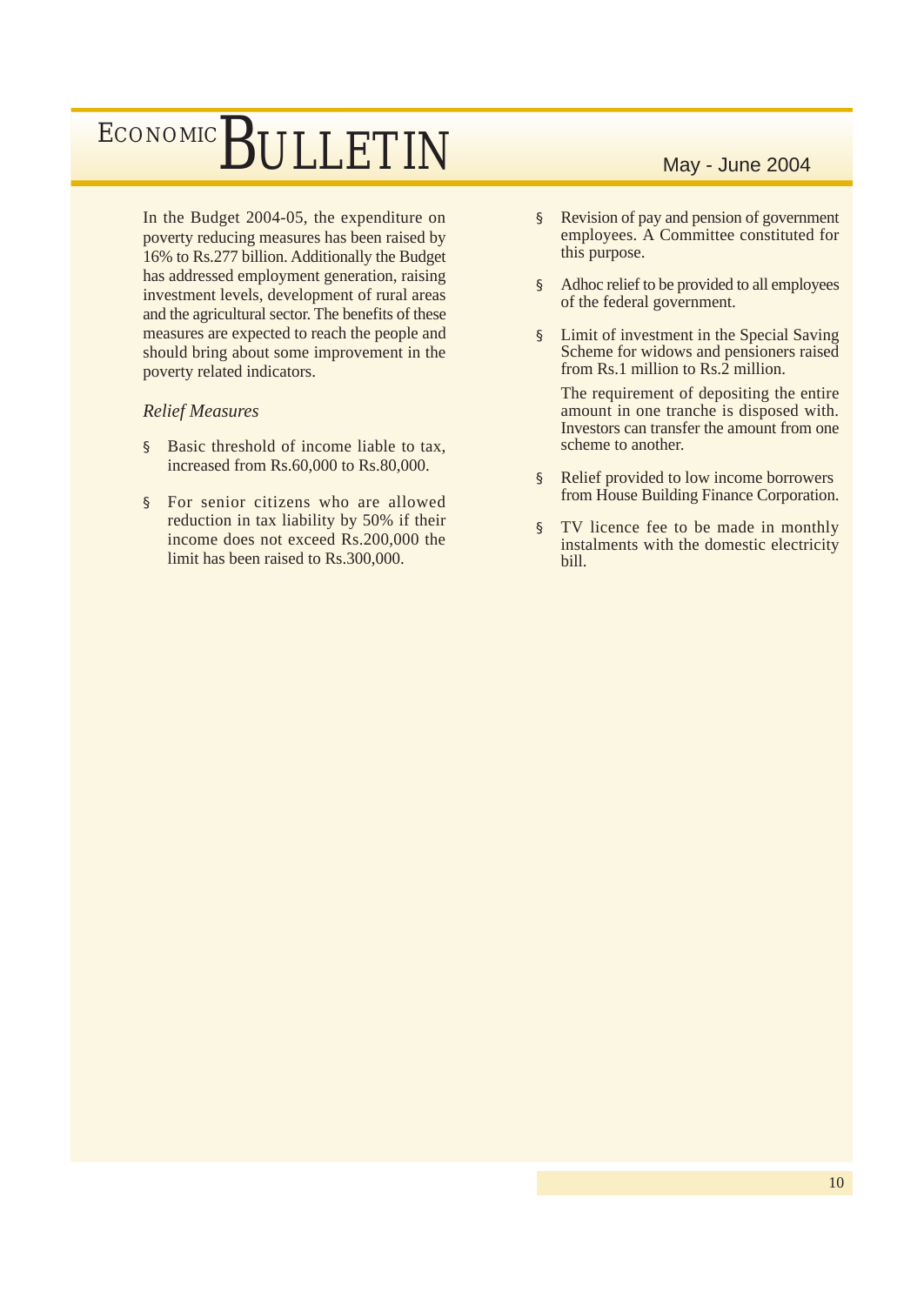**Budgetary Measures** 

|                                                                                                                                                                                                                                                                                                                                                                                                                                                                                                                                                                                                                                                                                                                                                                                                                                                                                                                                                                                                                                                               |                                                                                                                                                                                                                                                                                                                                                                                                                                                                                                                                                                                                                                                                                                                                                                                                                                                                                                                                                                                                                                                                                                                                                                                                                                                                                                                                                                                                                                                                                                                                                                                                                                                                                                 | <b>Budgetary Measures</b>                                                                                                                                                                                                                                                                                                                                                                                                                                                                                                                                                                                                         |                                                                                                                                                                                                                                                                                                                                                                                                                                                                                                                                                                                                                                                                              |                                                                                                                                                                                                                                                                                                                                                                                                                                                                                                                                                                                                                                                                                                                                                                                                                                                                                                                                                                                                        |                                                                                                                                                                                                                                                                                                                                                                                                                                                                                                                                                                                                                                                                                   |
|---------------------------------------------------------------------------------------------------------------------------------------------------------------------------------------------------------------------------------------------------------------------------------------------------------------------------------------------------------------------------------------------------------------------------------------------------------------------------------------------------------------------------------------------------------------------------------------------------------------------------------------------------------------------------------------------------------------------------------------------------------------------------------------------------------------------------------------------------------------------------------------------------------------------------------------------------------------------------------------------------------------------------------------------------------------|-------------------------------------------------------------------------------------------------------------------------------------------------------------------------------------------------------------------------------------------------------------------------------------------------------------------------------------------------------------------------------------------------------------------------------------------------------------------------------------------------------------------------------------------------------------------------------------------------------------------------------------------------------------------------------------------------------------------------------------------------------------------------------------------------------------------------------------------------------------------------------------------------------------------------------------------------------------------------------------------------------------------------------------------------------------------------------------------------------------------------------------------------------------------------------------------------------------------------------------------------------------------------------------------------------------------------------------------------------------------------------------------------------------------------------------------------------------------------------------------------------------------------------------------------------------------------------------------------------------------------------------------------------------------------------------------------|-----------------------------------------------------------------------------------------------------------------------------------------------------------------------------------------------------------------------------------------------------------------------------------------------------------------------------------------------------------------------------------------------------------------------------------------------------------------------------------------------------------------------------------------------------------------------------------------------------------------------------------|------------------------------------------------------------------------------------------------------------------------------------------------------------------------------------------------------------------------------------------------------------------------------------------------------------------------------------------------------------------------------------------------------------------------------------------------------------------------------------------------------------------------------------------------------------------------------------------------------------------------------------------------------------------------------|--------------------------------------------------------------------------------------------------------------------------------------------------------------------------------------------------------------------------------------------------------------------------------------------------------------------------------------------------------------------------------------------------------------------------------------------------------------------------------------------------------------------------------------------------------------------------------------------------------------------------------------------------------------------------------------------------------------------------------------------------------------------------------------------------------------------------------------------------------------------------------------------------------------------------------------------------------------------------------------------------------|-----------------------------------------------------------------------------------------------------------------------------------------------------------------------------------------------------------------------------------------------------------------------------------------------------------------------------------------------------------------------------------------------------------------------------------------------------------------------------------------------------------------------------------------------------------------------------------------------------------------------------------------------------------------------------------|
| The Budget has tax policy measures for<br>for the development of focused areas.                                                                                                                                                                                                                                                                                                                                                                                                                                                                                                                                                                                                                                                                                                                                                                                                                                                                                                                                                                               | the various sectors of the economy. This section highlights some of the tax changes, the initiatives announced                                                                                                                                                                                                                                                                                                                                                                                                                                                                                                                                                                                                                                                                                                                                                                                                                                                                                                                                                                                                                                                                                                                                                                                                                                                                                                                                                                                                                                                                                                                                                                                  |                                                                                                                                                                                                                                                                                                                                                                                                                                                                                                                                                                                                                                   |                                                                                                                                                                                                                                                                                                                                                                                                                                                                                                                                                                                                                                                                              |                                                                                                                                                                                                                                                                                                                                                                                                                                                                                                                                                                                                                                                                                                                                                                                                                                                                                                                                                                                                        |                                                                                                                                                                                                                                                                                                                                                                                                                                                                                                                                                                                                                                                                                   |
| Investment & Growth                                                                                                                                                                                                                                                                                                                                                                                                                                                                                                                                                                                                                                                                                                                                                                                                                                                                                                                                                                                                                                           | Agriculture/Rural Development                                                                                                                                                                                                                                                                                                                                                                                                                                                                                                                                                                                                                                                                                                                                                                                                                                                                                                                                                                                                                                                                                                                                                                                                                                                                                                                                                                                                                                                                                                                                                                                                                                                                   | Poverty                                                                                                                                                                                                                                                                                                                                                                                                                                                                                                                                                                                                                           | Construction<br>Housing/                                                                                                                                                                                                                                                                                                                                                                                                                                                                                                                                                                                                                                                     | Employment/Human<br>Development                                                                                                                                                                                                                                                                                                                                                                                                                                                                                                                                                                                                                                                                                                                                                                                                                                                                                                                                                                        | Industrial Sector                                                                                                                                                                                                                                                                                                                                                                                                                                                                                                                                                                                                                                                                 |
| routine audit for steel<br>gains for another two<br>Reduction in the rates<br>Abolishing further tax<br>proposed to extend the<br>plants, machinery and<br>equipment not locally<br>away with higher rate<br>on the duty paid value.<br>Proposed to maintain<br>melters and re-rollers.<br>duties on all types of<br>Sales tax concession<br>a single rate of sales<br>number of consumer<br>manufactured to 5%.<br>exemption to capital<br>and 6% respectively<br>of 3%, to encourage<br>of sales tax of 18%,<br>were currently 15%<br>simplified for SME<br>oriented industries.<br>stock markets, it is<br>No sales and with-<br>holding tax, which<br>tax of 15% and do<br>investment in the<br>Sales tax regime<br><b>Exemption</b> from<br>Reduce customs<br>Trade distorting<br>on major export<br>growth of large<br>measures to be<br>20% and 23%.<br>To encourage<br>of sales tax.<br>abolished.<br>Sector.<br>items.<br>years.<br>$\overline{a}$<br>$\mathbf{r}$<br>$\overline{a}$<br>$\Xi$<br>$\approx$<br>$\simeq$<br>$\mathbf{r}$<br>$\epsilon$ | A number of projects would be initiated to develop<br>are not being manufactured locally, custom duty,<br>Reduction in with-holding tax on import of certain<br>type of fertilizers from 6% to 1%.<br>The mark up on Zarai Taraqiati Bank loans have<br>Special powers given earlier to ZTBL under the<br>for arresting farmers in case of default has been<br>withdrawn. No farmer will now be arrested or<br>Allocation for water sector raised to Rs.21 billion<br>Setting up of new tractor plants has been allowed.<br>A new gas policy to be formulated and the finalized.<br>The price of DAP fertilizer has been reduced by<br>imprisoned by ZTBL for non payment of loans<br>n Duty exemption proposed on raw materials for<br>use tehsildars and police<br>Import of those agricultural implements which<br>water resources. Launch of Rs.66 billion crash<br>programme for lining of 87,000 water courses<br>A settlement scheme has been offered to small<br>Agricultural machinery manufactured locally<br>5 billion a year earlier.<br>agri-culture pesticides.<br>sales tax and withholding tax would not be<br>been reduced from the existing 14% to 9%<br>across the country in the next four years.<br>Pilot programme launched to mobilize<br>borrowers with repayment difficulties<br>be promoted.<br>communities for development.<br>exempted from sales tax.<br>effective July 1, 2004<br>Land Revenue Act to<br>Cottage industries to<br>local manufacture of<br>in FY05, against Rs.<br>Rs.100 per bag.<br>charged.<br>$\overline{a}$<br>$\Xi$<br>$\Xi$<br>$\overline{a}$<br>$\square$<br>$\overline{a}$<br>$\Xi$<br>$\Xi$<br>$\Xi$<br>$\Xi$<br>$\Xi$<br>$\Xi$<br>$\Xi$ | contribute towards the<br>Pakistani' scheme has<br>FY05, against Rs.239<br>advice and marketing,<br>expenditure raised to<br>billion a year earlier.<br>Additional resources<br>for Pakistan Poverty<br>Allocations for food<br>Skilled people to be<br>supported through<br>support programme<br>Microfinance to be<br>so that they in turn<br>cottage industries.<br>Alleviation Fund.<br>Rs.277 billion in<br>development of<br>has been raised.<br>credit, technical<br>Poverty related<br>been expanded<br>The scope of<br>Hunarmand<br>promoted.<br>$\mathrel{\mathop{\mathsf{c}}\nolimits}$<br>$\square$<br>$\Xi$<br>$\Xi$ | Increase in the limit of<br>including steel and its<br>duties of a number of<br>Reduction in the duty<br>Elimination of excise<br>sector to be removed.<br>levy of sales tax and<br>property income for<br>exemption from the<br>withholding income<br>computerise title of<br>development of the<br>construction sector,<br>impediments to the<br>Work has begun to<br>building materials,<br>Reduction in the<br>withholding tax.<br>the purpose of<br>administrative<br>duty on paints.<br>machinery for<br>together with<br>ownership of<br>on imported<br>properties.<br>Legal and<br>products.<br>tax.<br>$\Xi$<br>$\overline{a}$<br>$\Xi$<br>$\epsilon$<br>$\epsilon$ | Population welfare to<br>Promote technical and<br>come from the private<br>Facilitating provision<br>sector. Private sector<br>investment by public<br><b>SME Bank to reduce</b><br>people. A target of<br>350,000 has been set<br>to create one million<br>for overseas jobs for<br>investment to rise to<br>development budget<br>50% increase in the<br>allocation for health<br>Job opportunities to<br>overseas jobs for its<br>sector corporations.<br>vocational training.<br>$\overline{c}$<br>These investments<br>expending serious<br>receive enhanced<br>6% of GDP. This<br>business lending<br>investment to be<br>education sector<br>its cost of doing<br>efforts to secure<br>of micro credit.<br>will add to job<br>Allocation for<br>increase more<br>opportunities.<br>opportunities.<br>Public sector<br>employment<br>Government<br>includes the<br>Increase in<br>Pakistanis.<br>facilitated.<br>doubled.<br>amount.<br>sector.<br>jobs<br>$\epsilon$<br>$\square$<br>$\epsilon$ | overall tax regime to<br>rationalised for edible<br>Reduction in customs<br>spectrum of industries<br>n net of excise duties<br>To reduce the cost of<br>materials and capital<br>goods. Raw material<br>squashes and syrups<br>established in major<br>be made taxpayer<br>duty on fruit juices,<br>Removal of excise<br><b>Effluent</b> treatment<br>industrial estates.<br>and agricultural<br>covers a broad<br>administrative<br>duties on raw<br>rationalised<br>Minimum tax<br>impediments.<br>production: -<br>Removal of<br>plants to be<br>curtailed.<br>sales tax<br>friendly.<br>oil units<br>inputs.<br>$\overline{a}$<br>$\overline{a}$<br>$\overline{\phantom{a}}$ |

# $\frac{\text{ECONOMIC}}{\text{May - June 2004}}$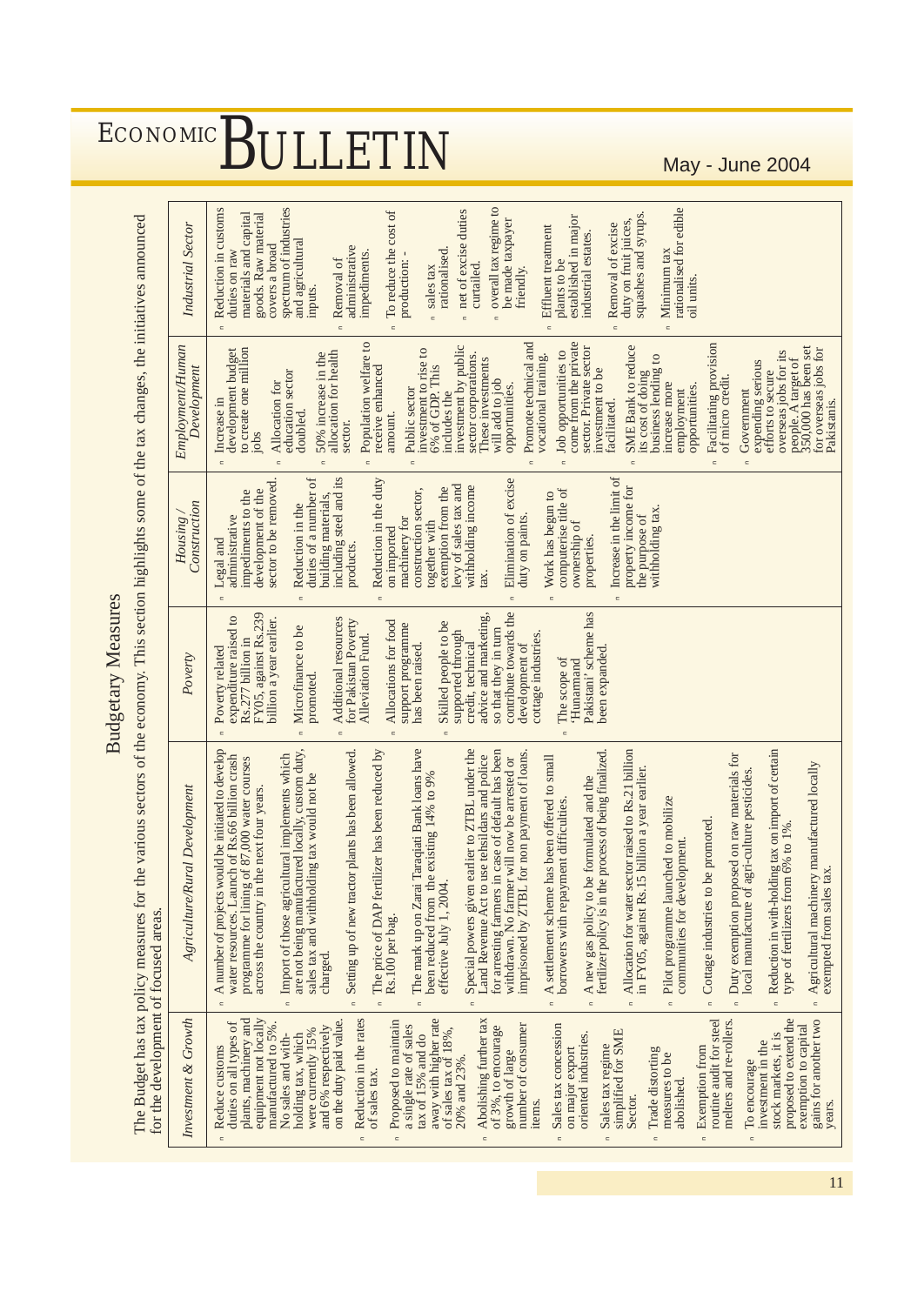#### Box

### Federal Budget 2004-05

Views of Federation of Pakistan Chambers of Commerce & Industry Engr. M. A. Jabbar<sup>\*</sup>

The Federal Budget for the year 2004-05 sets a target of Rs. 902.77 billion of total revenue, with the following bifurcation.

| <b>REVENUE</b>           |          |            |           |            |  |  |
|--------------------------|----------|------------|-----------|------------|--|--|
| Heads                    | 2004-05  | Share as % | 2003-04   | Share as % |  |  |
|                          |          |            | (Revised) |            |  |  |
| <b>Tax Revenue</b>       | 580      | 64.25      | 510(514)  | 58.73      |  |  |
| <b>Direct Tax</b>        | 181.90   | 20.15      | 161.5     | 18.60      |  |  |
| <b>Indirect Tax</b>      | 398.10   | 44.09      | 348.5     | 40.13      |  |  |
| <b>Revenue Receipt</b>   | 74.81    | 8.29       | 70.11     | 8.07       |  |  |
| (Other than CBR)         |          |            |           |            |  |  |
| <b>Non-tax Revenue</b>   | 141.52   | 15.68      | 180.87    | 20.83      |  |  |
| (Provincial share)       | (239.16) | (26.49)    | (211.41)  | (24.35)    |  |  |
| Net Receipt              | 557.17   | 61.72      | 549.57    | 63.29      |  |  |
| Capital receipts         | 64.44    | 7.14       | 39.79     | 4.58       |  |  |
| <b>External Resource</b> | 156.36   | 17.32      | 144.82    | 16.68      |  |  |
| Self financing of        | 33.11    | 3.67       | 34.85     | 4.01       |  |  |
| <b>PSDP</b>              |          |            |           |            |  |  |
| Cash balance             | 31.55    | 3.49       | 14.33     | 1.65       |  |  |
| Privatization            | 15.00    | 1.66       | 11.00     | 1.27       |  |  |
| proceeds                 |          |            |           |            |  |  |
| <b>Bank borrowings</b>   | 45.15    | 5.00       | 74.04     | 8.53       |  |  |
| <b>Total Resource</b>    | 902.77   | 100        | 868.39    | 100        |  |  |

<sup>†</sup>*collected*

Tax revenue receipts are expected to rise from Rs. 514 billion (collected) in FY04 to Rs. 580 billion in FY05. Heavy reliance on indirect taxes now constitutes 44.1% of total resources; a shift of policy for increasing revenue through regressive taxes. The share of non-tax revenue is budgeted to fall to 15.7% from 20.8% last year. The share of external resources in total resources has been budgeted higher at 17.32% (19.6% of gross revenue) compared to 16.7% in FY04. So the objective to free the economy from the debt burden seems a little difficult. The regressive structure of the tax base may cause income inequality due to its proportionately higher share.

On the other hand, incentives and relieve in Sales tax payment by the private sector was highly welcomed, specially the abolishing of all additional sales tax by providing single rate of 15%. Manufacturers and retailers, having turnover of less than Rs. 5 million, exempted from Sales Tax regime brings them into the tax net by charging 0.75% of turn-over as final liability. This will settle the agitation from 1999 by small traders and cottage industry interests.

EXPENDITURES

| 1723 173 312 1 1 37 33 47 |         |            |                      |            |  |  |  |  |
|---------------------------|---------|------------|----------------------|------------|--|--|--|--|
| Heads                     | 2004-05 | Share as % | 2003-04<br>(Revised) | Share as % |  |  |  |  |
| Current                   | 700.77  | 77.62      | 714.02               | 82.22      |  |  |  |  |
| Expenditure               |         |            |                      |            |  |  |  |  |
| <b>Debt Servicing</b>     | 265.33  | 29.39      | 317.72               | 36.59      |  |  |  |  |
| Defence                   | 193.93  | 21.48      | 180.54               | 20.79      |  |  |  |  |
| General                   | 241.51  | 26.75      | 215.76               | 24.85      |  |  |  |  |
| Administration            |         |            |                      |            |  |  |  |  |
| Development               | 202.00  | 22.38      | 154.37               | 17.78      |  |  |  |  |
| Expenditure               |         |            |                      |            |  |  |  |  |
| Total                     | 902.77  | 100        | 868.39               | 100        |  |  |  |  |

Total expenditure has been raised by 4% in FY05, while current expenditure has been lowered by Rs. 13.75 bn. Development expenditure has been raised to Rs.202 bn. Last year 17.78% of the total expenditure was allocated for development expenditure, while this year it has been allocated 22.38%. This is a good development, as its multiplier effect will increase the level of total

*\* Vice President FPCCI*

output and national income. The goal of achieving higher income level through development expenditure can be accomplished when it is spent on mega projects. The small development projects cannot bring the desired results. In the past, development expenditure shares in the toal have fluctuated. From a high of 29.6% in the 1980s, it dropped to 19.1% in the 1990s and to 14.5% in 2001-04. Current allocation is the highest after the 1980s. This shall have a positive affect on the economy.

Next year's budget deficit has been projected at 4% of GDP, compared to current year's 3.9%. The marginal increase in deficit is due to rise in development expenditure which would encourage growth in the economy.

The government has announced reduction in power tariff for industries, cut in duty on imports of raw materials, no capital gain tax on listed shares upto 2007, withdrawal of customs & excise duty, removal of sales tax on plant and machinery. These measures are for enhancing the level of investment in the country and also for achieving the growth target of industrial development. The private sector has welcomed these measures. Although these measures are expected to have a favourable impact on investment, but it is crucially dependent upon the law and order situation. Investment is also constrained because of low factor productivity in the country and the associated reasons for higher cost of doing business. The current budget has not taken any significant measures to address these issues. The current budget in context of WTO recognizes certain area corrections which have not been put under the specific investment umbrella for addressing the issues and more so on decreasing the tariff of utilities. KESC is silent and WAPDA has made some gimmick not to the advantage of SMEs.

Trade deficit has worsened from US\$ 1,251.5 million during FY03 (July to April) to US\$ 2,011.4 million, i.e. 2.1% of GDP during the year due to phenomenal increase in imports (19%) against 13% increase in exports. However, current account has remained in surplus for third consecutive year by \$1.6 billion due to healthy remittances from expatriate workers \$3.8 million during the year. Although imports have increased, it is encouraging to note that much of the increase has come in import of machinery and raw material which indicate strong prospects of growth in future output. The share of import cost of POL products has decreased even after the significant increase in its prices in the international market, which shows that due to conversion of many power plants to the gas and increasing Hydel power generation, economy' reliance on imported POL has declined. Import bill may be lower next year if the prices of POL products decline to OPEC's target range of US\$ 25-30 per barrel. The foreign exchange reserves remain very strong at US\$ 12.5 billion which are enough for more than 50 weeks of imports.

In the budget speech the Finance Minister has claimed that poverty has declined by 4.2% in past few years. However this contention is not tenable as the growth in agriculture has been reduced to 2.6 percent and the unemployment rate even as per Government figures have increased during the years.

Tax burden in Pakistan is extremely high and substantial relief in the budget has not been given to reduce the cost of doing business in Pakistan. The effective income tax rate, which approaches 47.8% (35% income taxes +7% WWF + 5.8% income tax on dividends) – calculated by a firm of Chartered Accountants – acts as a strong disincentive to investment in the formal sector. The exemption limit for income at Rs. 100,000 is a good measure, as it will provide relief to low and middle income group specially. Some of the tax experts are of the view that this exemption level is still too low, this should have been increased to Rs. 150,000.

Overall it is apparently looking business friendly budget but not people friendly. The budget must be people friendly which would raise their income and consequently the level of aggregate demand, so that business may flourish. More so even the expenditure on education, health and social welfare is less than one percent of GDP which cannot raise the HDI required for lifting the productivity. The priorities have been down graded due to limitations of the basket of revenue collections and desired level of deficit financing.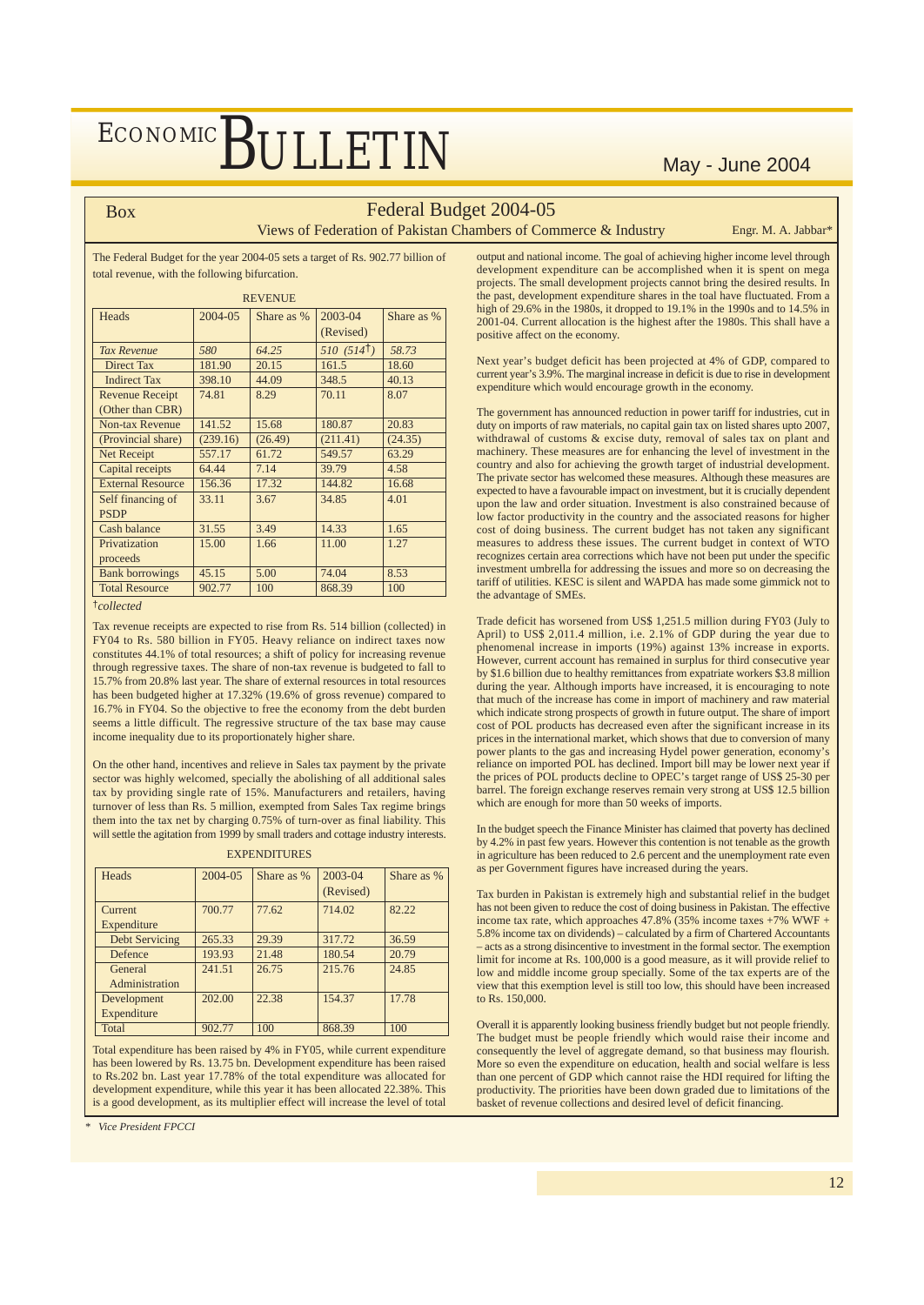### Box **Economy 2003-04**

#### **Highlights**

#### Growth Trends

- § GDP grew by 6.4%.
- § Manufacturing sector growth rose by 13.4%.
- § Services sector showed a 5.1% rise.
- § Agricultural growth lagged at 2.6%.
- § Per capita income increased to \$652.
- § Total investment as proportion of GDP rose to 18.1%.
- § Public sector investment improved to 4.6% of GDP, while private sector investment rose to 11.7% of GDP.
- § National savings as a proportion of GDP was around 20%, while domestic savings stood at 17.8% of GDP.
- § While cotton production was lower over the preceding year, the other crops; rice, sugarcane and wheat showed increase in output.
- § The government announced a package deal for the farmers.
- § Under the micro credit scheme, financing extended showed a 27.3% increase to Rs.47.9 billion.
- § The impressive 17.1% growth by large scale manufacturing was mainly because of the significant growth by automobile, electronics, and food group (vegetable ghee, cooking oil and sugar).
- § Foreign direct investment stood at \$760.4 million in 2003-04 (July-April), but as a result of outflow of \$131.3 million of portfolio investment, total foreign private investment stood at \$629.1 million.
- § Privatisation proceeds received through various transactions during FY04 (July-March) were of a sum of Rs.33.1 billion and by end March 2004, Pakistan had received gross proceeds of Rs.134.4 billion.

#### Fiscal & Monetary

- § Budget deficit contained at 4% of GDP.
- § Debt servicing has been brought down.
- § Fiscal reforms continue.
- § Monetary expansion estimated at 15%.
- § Total public debt has been reduced to 69.7%.
- § Real cost of borrowing of public debt was 3.2% during 2000-04.
- § As result of the easy monetary policy pursued by the State Bank of Pakistan, interest rate environment remained investor friendly.
- § Private sector credit expansion was substantially higher over a year earlier.
- § Government borrowings for budgetary support increased during the year. It rose to Rs.273.0 billion.
- § The banking spread (average lending rate average deposit rate) narrowed to 3.4% from 8.74% in June 2001.
- § The non-performing loans of the financial sector have declined to Rs.222.7 billion at end December 2003, against Rs.247.1 billion a year earlier.
- § Inflation has been contained at around 4%.

Trade & Balance of Payments

- § Exports are expected to reach \$12.5 billion , an increase of 12% as against the growth target of 8%.
- Imports grew by 19% against the target of 5%. It has crossed \$15 billion mark.
- § Remittances from abroad have crossed \$3.2 billion.
- § Current account will be in surplus at \$1.6 billion.
- § Foreign exchange reserves stand at \$12.5 billion.
- § The average exchange rate of the Pak rupee versus the dollar remained stable during the year.

#### External Debts

- § External debt and liabilities declined by \$2.1 billion in the last four years to \$35.8 billion.
- § As a percentage of GDP, external debt has fallen to 37.8%.
- Pakistan has pre-paid a part of its expensive debt; the pre-payment schedule is spread over a four year period.
- § The build-up in foreign exchange reserves helped Pakistan in its debt servicing; in FY04, the actual amount paid ws \$4.0 billion and the rolled over amount \$1.1 billion.
- § Pakistan returned to the international capital market and issued \$500 million Eurobond.

#### Social Sector Indicators

- § Literacy is estimated at 54% and is envisaged to rise to 60% by 2006.
- § Health indicators are low compared to some other countries; high population growth (2.2%) low life expectancy (64%), high infant mortality (82/1000) and child mortality rate under 5 (105/1000).
- § Poverty has declined by 4.2 percentage points.
- § The poverty reduction strategy is being followed by; improving economic growth rates, with emphasis on pro-poor growth, (focusing on agriculture, housing & construction, SMEs, information technology and the oil & gas sector).

#### Housing

- § Construction sector has grown at a rate of about 8%.
- § There are 19.3 million housing units in the country, while the demand is for 24.8 million.
- § While demand for housing finance is about Rs.70 billion, currently Rs.3-4 billion is available.
- § Government has initiated measures to develop the housing sector.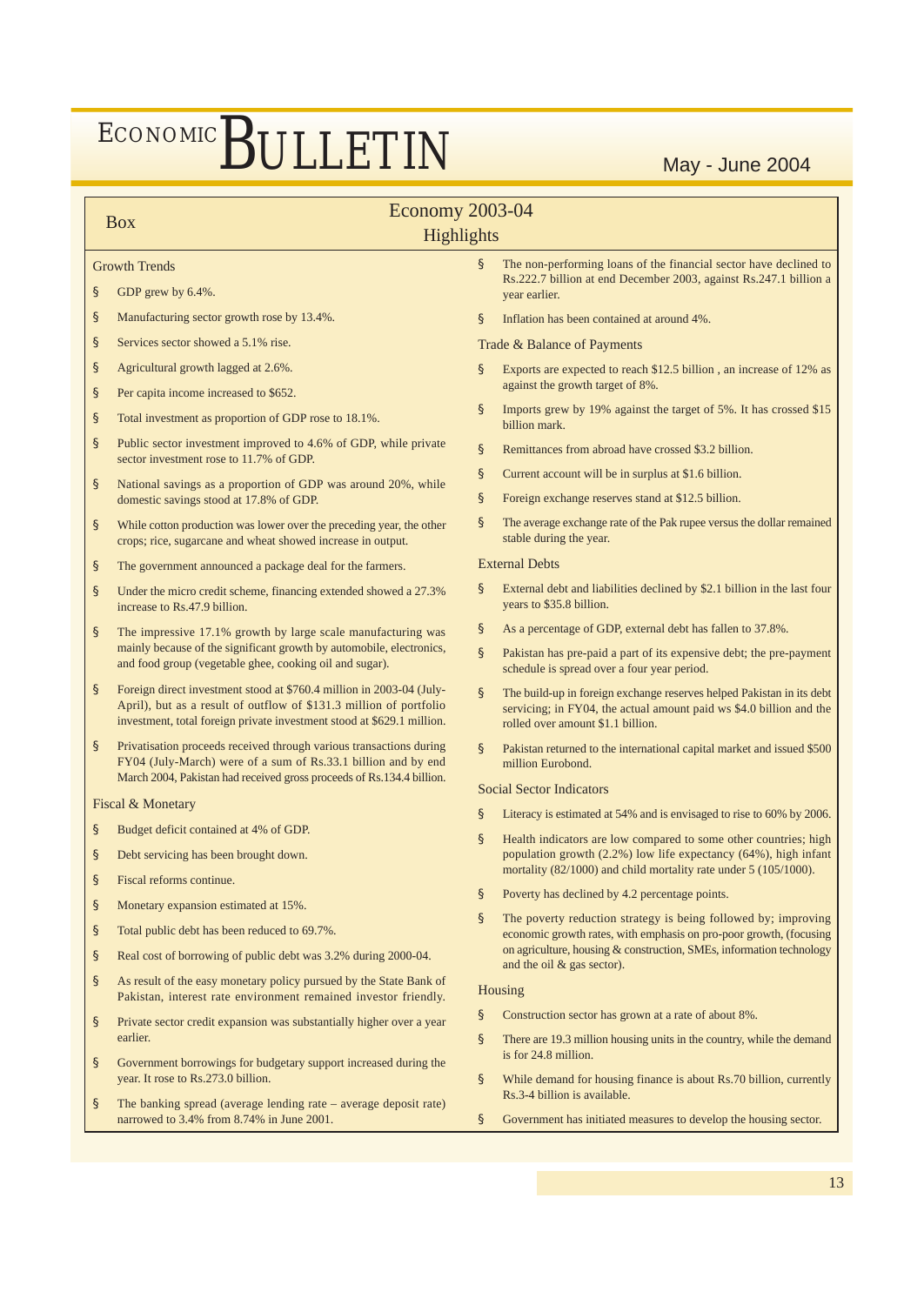

14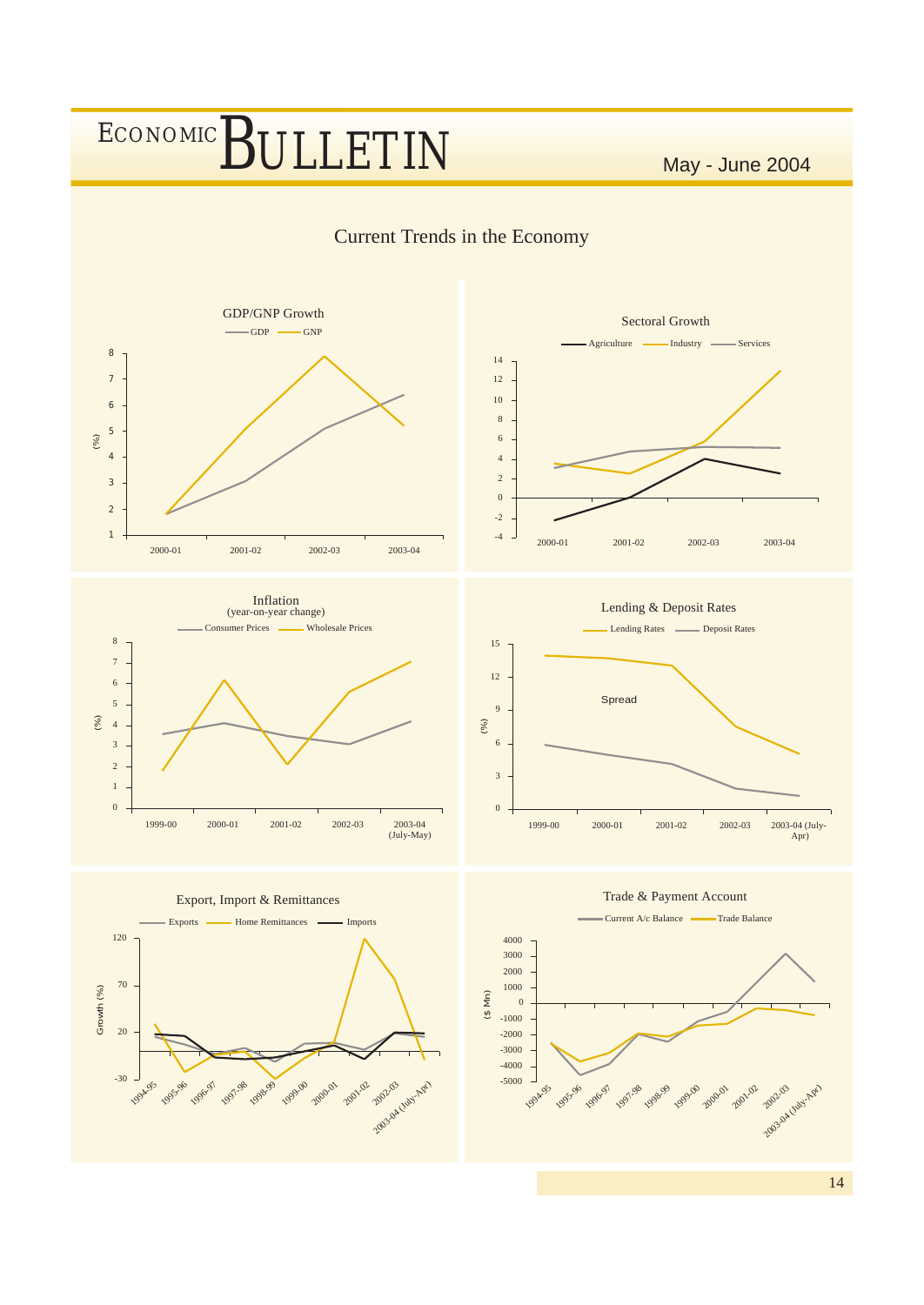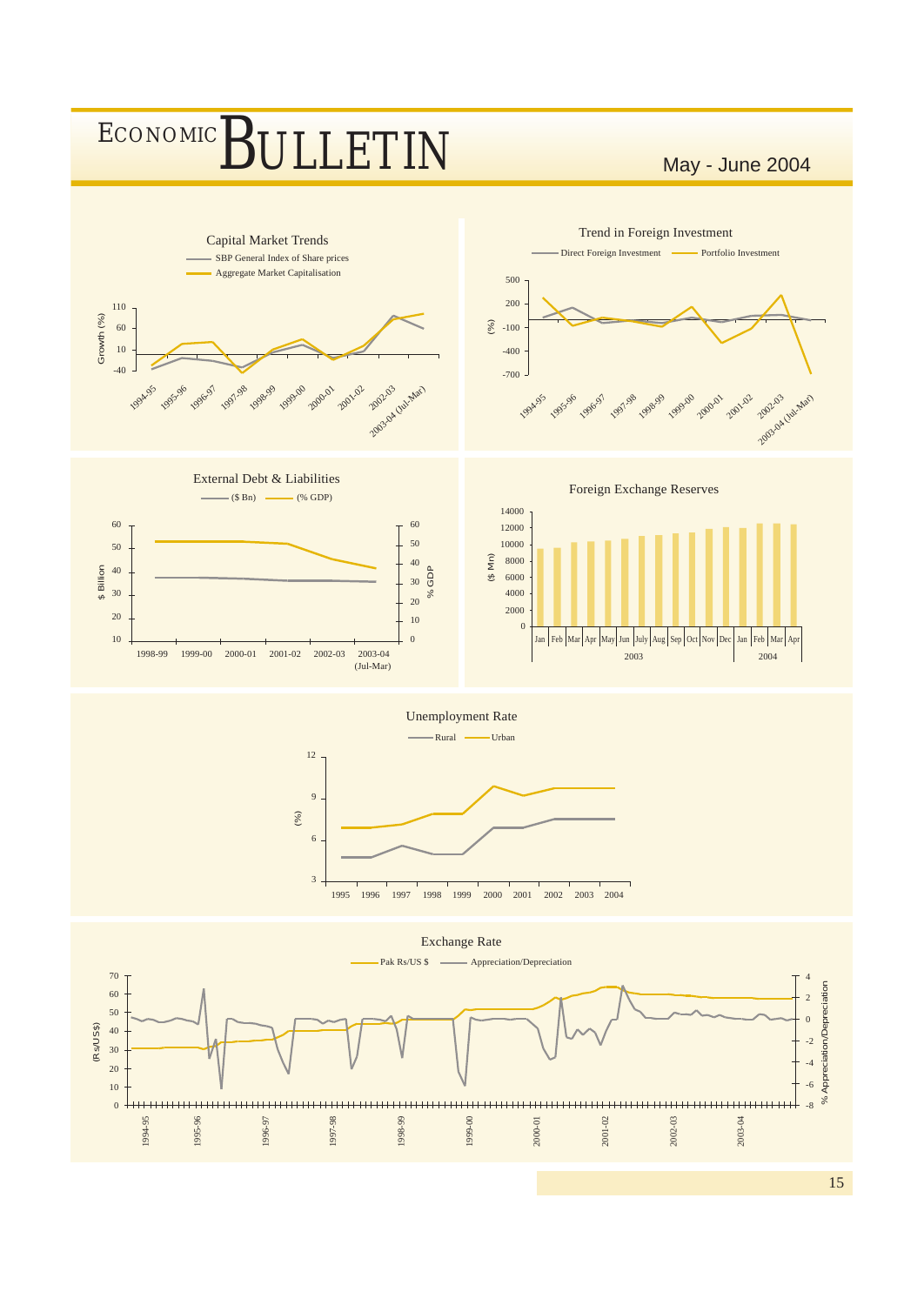### Provincial Budgets 2004-05

### Highligts

#### Sindh

- § Revenue expenditure budgeted at Rs.104.9 billion, and revenue receipts at Rs.100.68 billion, resulting in a deficit of Rs.4.22 billion. The deficit widens to Rs.5.43 billion due to shortfall in the current capital account.
- § Total development outlay planned at Rs.20.8 billion, including Rs.18 billion for ADP and Rs.2.80 billion foreign and federal funded development programmes.
- § Road sector development has been given the highest allocation. During the year, 173 schemes — 104 on going and 69 new would be completed.
- § Karachi to receive Rs.1.162 billion under the ADP, out of a total allocation of Rs.5.65 billion (for 16 districts of Sindh).
- § No new tax has been imposed and no increase in the rate of taxes has been made.
- § Stamp duty charged on cheques, pay orders, bank drafts, airline tickets has been withdrawn.
- § The licence fee for installation of a new cotton ginning or pressing factory which varied from Rs.500 per roller to Rs.5000, will now be charged at a flat rate of Rs.1000.
- § The existing transportation fee on seed cotton, ginned cotton, and cotton seed has been withdrawn.
- § Provincial government employees will get house building/improvement loan upto Rs.10 million and Rs.2 million at a low interest rate.
- § The amount of insurance for civil servants under the Group Insurance Scheme has been enhanced.

#### Punjab

- § Total outlay budgeted at Rs.185.32 billion, revenue expenditure of Rs.141.8 billion and Annual Development Programme of Rs.43.44 billion.
- § The annual development programme will be financed to the extent of Rs.34.7 billion from provincial resources and Rs.8.78 billion from foreign assistance.
- § The development outlay is more than double preceding year's allocation.
- § Social sector and infrastructure development to receive priority.
- § Of the total ADP, Rs.34.44 billion have been allocated for provincial programme and Rs.9 billion for the district programme.
- § Punjab government has finalized its Poverty Reduction Strategy Paper, aiming to reduce the incidence of poverty from 33% to 28% by 2005-06.
- § The provincial government has been able to swap its expensive cash development loan with low priced loans. This policy would help save at least Rs.10 billion within the next 3 years.
- § Property tax exemption given to one house of five marlas used for residential purposes.
- § Stamp duty abolished on Memorandum and Articles of Association of Companies.
- § Stamp duty reduced on conveyance, exchange and gift of urban property.
- § Stamp duty on agricultural land and rural property reduced.
- § The base of professional tax has been broadened to include contractors, suppliers.
- § Professional tax on lawyers and doctors has been streamlined.
- § Lifetime token tax for motorcycles/scooters has been enhanced.

#### **NWFP**

- § Total outlay budgeted at Rs.60.9 billion; 70% for current expenditure, 26.6% development expenditure and 3.4% for current capital expenditure.
- § Social services receive 39.4% of current expenditure of Rs.42.6 billion.
- § Major portion of the province's revenue receipts accrue from the federal government's divisible pool (60%), and Rs.8 billion on account of net hydel profit
- § The development programme emphasizes foreign aided projects, ongoing projects and new projects in social sectors and revenue generating sector.
- The main focus of ADP is poverty alleviation, provision of basic facilities to a large number of people and addressing the province's backwardness.
- § A 15% raise in the pay and pension of provincial government employees announced.

#### Balochistan

- § Provincial budget outlay envisaged at Rs.42.73 billion Rs.28.45 billion revenue expenditure and a development expenditure of Rs.14.28 billion.
- § Total revenue receipts are expected at Rs.26.38 billion, including Rs.24.76 billion as federal receipts and Rs.1.62 billion as provincial revenue.
- § The revenue receipts show a shortfall of Rs.2.06 billion as against the revenue expenditure of Rs.28.45 billion.
- The budget shows an overall deficit of Rs.8 billion, which goes up to Rs.9.5 billion because of a 15% increase in the salaries of government employees.
- § The development programme focuses upon road development, investing in education, water sector, Gwadar port, mega projects like Mirani dam, Kachhi canal, extension of Pat Feeder Canal, Balochistan effluent disposal project etc.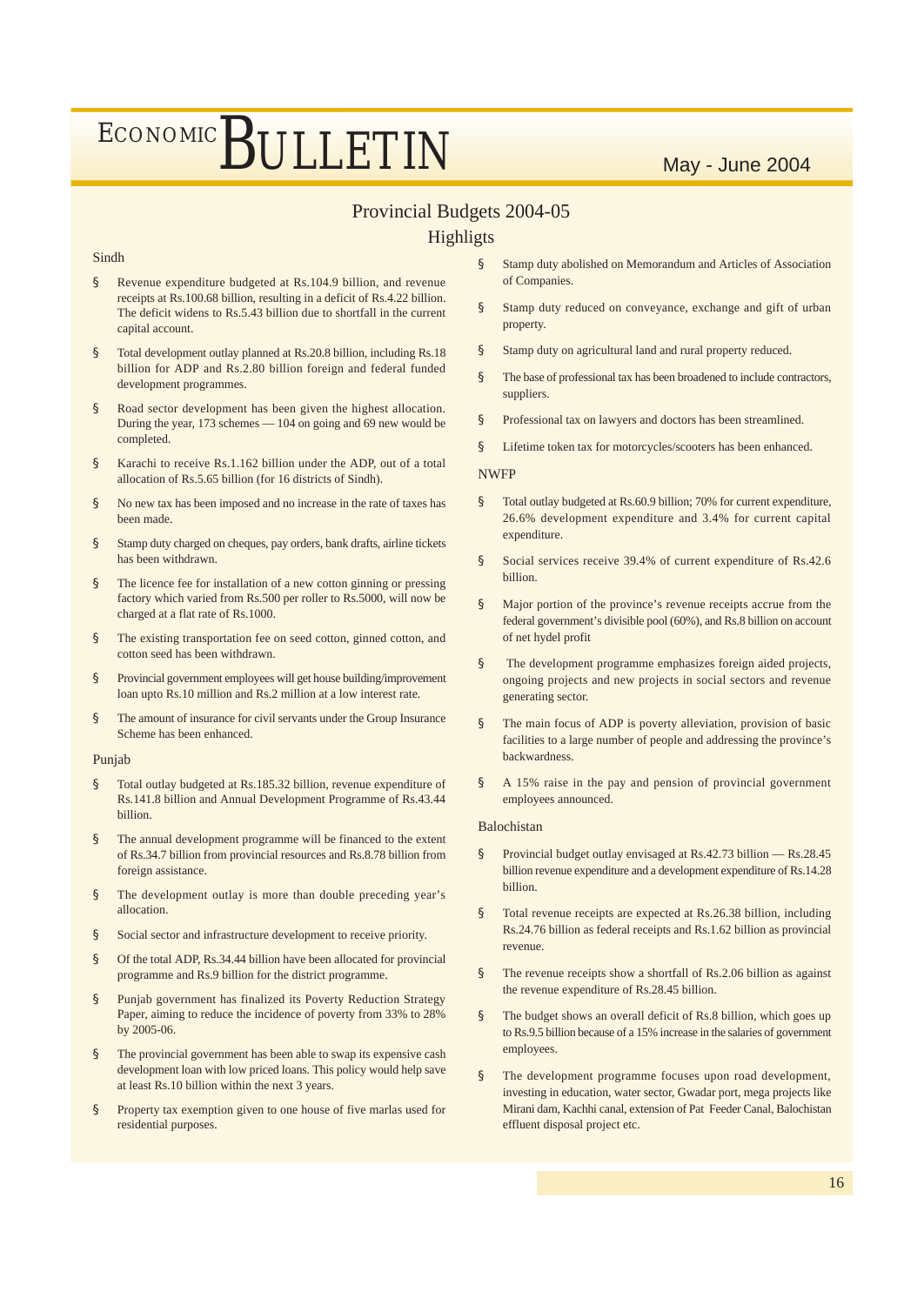### **Public Debt Reduction & Management Strategy:**

**An Assessment**

Public debt management had become a priority for the government in the late 1990s, when both domestic and external debt acquired alarming proportions and had become unsustainable. Rising stock of debt had resulted in resources being utilised for servicing the debt, rather than being employed for more productive purposes: for development works, for social sector spending, for poverty alleviation etc. Deepening of the debt problem had adversely affected the economic stabilisation mechanism.

While the ratio of public debt to GDP had increased to over 100% by mid 1999, the ratio of debt to revenues increased to 625%. At the same time, the proportion of interest payments to revenues rose to 61%. According to the IMF's statistics for 1990-98, Pakistan's total debt servicing and interest payments on foreign loans were the highest among all income groups. In 1998, Pakistan paid 12.5% of its GNP on debt servicing alone. This average for low income countries was 3.1%, for all developing countries it averaged 4.5%, and for South Asia it was 2.5%.

Rising Debt

> Cognisant of the problem, the Government formulated a Debt Reduction & Management Strategy in 2001. For the benefit of our readers, we shall recap the major elements which formed the basis of the Strategy. This will be followed by reviewing the progress towards debt reduction goals.

> Following eight elements formed the basis of the Debt Reduction Strategy: -

- § Reviving economic growth.
- § Improving debt paying capacity through growth in exports, remittances and government revenues.
- § Bringing down the real cost of government borrowing, especially domestic borrowing.
- § Working towards an agreement with the IMF for Poverty Reduction and Growth Facility for 2001-04.

§ Accelerating the process of privatisation.

Elements of the **Strategy** 

The strategy shows positive <u>results</u>

- § Improving the effectiveness of government expenditure, especially the use of borrowed resources.
- § Reducing the rate of future borrowing.
- § Adopting a medium and long term debt strategy with clearly defined goals of debt burden reduction.

These areas of focus were given some targets and ways were identified to achieve them in the context of other economic goals. Let us look at some of the major targets set to reduce the debt burden and achievements so far. (next page).

The Government's Debt Reduction Strategy has started to show positive results. While in absolute terms public debt has grown, the rate of increase has however, subsided substantially, and as a proportion of both GDP and total revenue it has fallen. In the five year period 1995-2000, the quantum of total public debt grew from Rs.1662 billion to Rs.3246.4 billion or by 95%, but in the next four years it rose by 18.5% to Rs.3848.5 billion (2004). The public debt to GDP ratio meanwhile fell from 89% to 84.7% and further to nearly 70% in the same period. Seen in the relation to total revenue, the ratio rose from 514.7% to a high of 671.5% but then fell to 487%.



#### Public Debt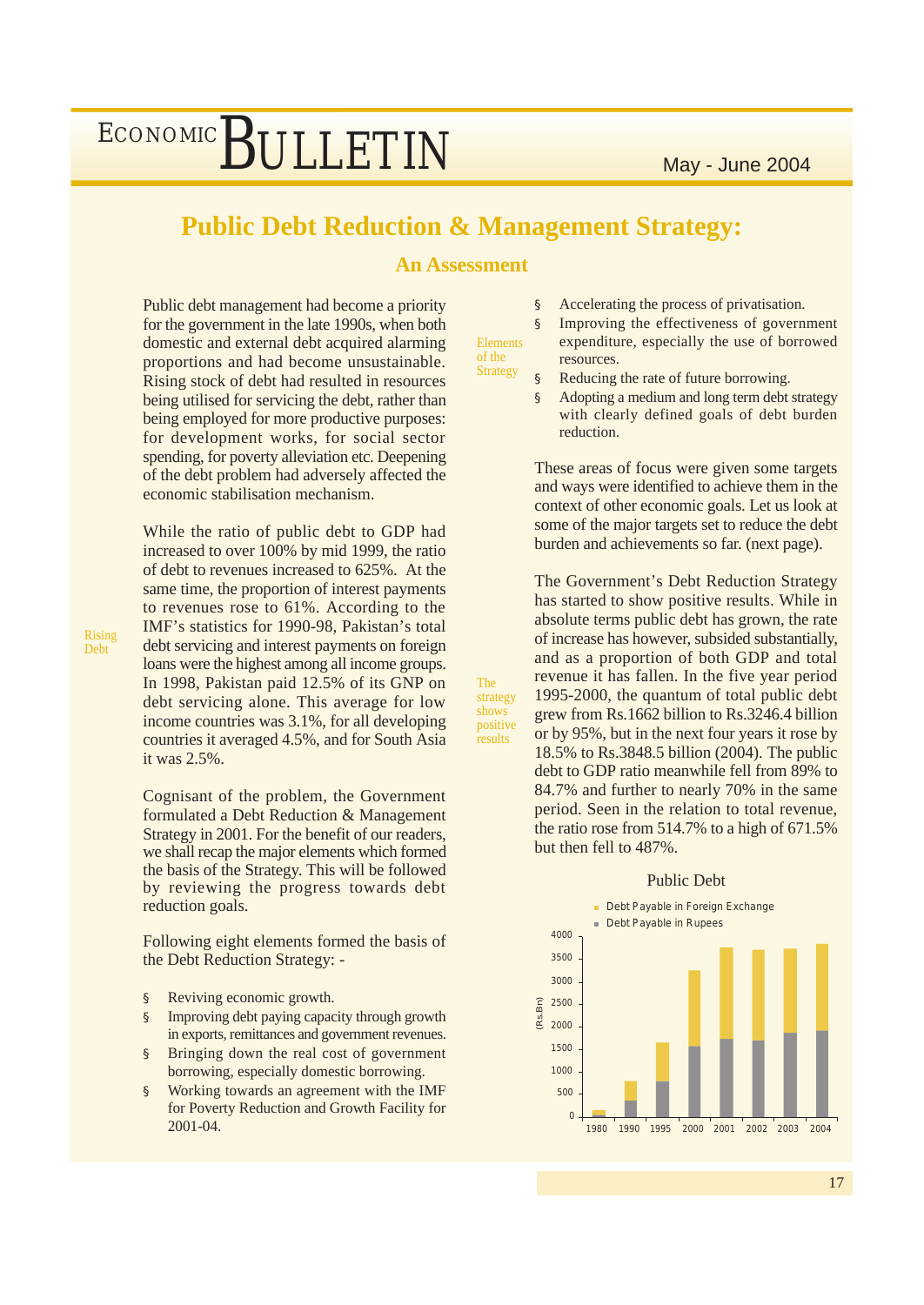### Goals of Debt Reduction

| <b>Targets</b>                                                                                                                                                                                                                                                                                    | Achievements                                                                                                                                                                                                                                                                                                                                                                                                     |  |  |  |
|---------------------------------------------------------------------------------------------------------------------------------------------------------------------------------------------------------------------------------------------------------------------------------------------------|------------------------------------------------------------------------------------------------------------------------------------------------------------------------------------------------------------------------------------------------------------------------------------------------------------------------------------------------------------------------------------------------------------------|--|--|--|
| <b>Reviving Growth Deserves High Priority</b>                                                                                                                                                                                                                                                     |                                                                                                                                                                                                                                                                                                                                                                                                                  |  |  |  |
| GDP to grow at 5.5% by 2003-04 and further to over<br>ş<br>6% in the second half of the decade.                                                                                                                                                                                                   | In 2003-04, the economy achieved a growth of 6.4%,<br>ş<br>supported by higher growth of manufacturing $\&$<br>services sector.                                                                                                                                                                                                                                                                                  |  |  |  |
| Investment to GDP ratio to increase from 15% to<br>ş<br>16.8% by 2003-04 and to 22.6% by 2009-10.                                                                                                                                                                                                 | The ratio rose to 18.1% in 2003-04, led by the public<br>S<br>sector where the improvement was significant.                                                                                                                                                                                                                                                                                                      |  |  |  |
| Of this, public sector investment is projected to rise<br>S<br>to 5.3% of GDP by 2003-04 and private sector to<br>9.5%.                                                                                                                                                                           | Public sector investment rose to 4.6% of GDP in<br>$\S$<br>FY04, while private investment was much higher at<br>11.7% of GDP.                                                                                                                                                                                                                                                                                    |  |  |  |
| Inflation to be limited to 6% in the period.<br>S                                                                                                                                                                                                                                                 | Inflation has been brought down to 3.9% in FY04.<br>ş                                                                                                                                                                                                                                                                                                                                                            |  |  |  |
| Current account balance of payments deficit will<br>S<br>continue to decline till 2004, but will gradually<br>increase to 3% of GDP by the end of the decade.                                                                                                                                     | ş<br>The current account is in surplus. During 2003-04<br>(July-March) the surplus was \$1369 million. As a<br>proportion of GDP it was $+3.8\%$ in FY03.                                                                                                                                                                                                                                                        |  |  |  |
| Investment to average 19.7% of GDP between<br>§<br>2004-10.                                                                                                                                                                                                                                       | Investment to GDP ratio rose to 18.1% in FY04.<br>S                                                                                                                                                                                                                                                                                                                                                              |  |  |  |
| Population growth rate expected to drop from the<br>ş<br>present 2.2% to 1.8% by 2009-10.                                                                                                                                                                                                         | Population growth has declined to 1.9% in FY04.<br>ş                                                                                                                                                                                                                                                                                                                                                             |  |  |  |
| <b>Fiscal &amp; External Adjustment</b><br>(Implement fiscal & external adjustment with the<br>hope to eliminate the need for further IMF<br>programmes). Fiscal adjustment needed to achieve<br>this, includes;                                                                                  |                                                                                                                                                                                                                                                                                                                                                                                                                  |  |  |  |
| Reduction of the fiscal deficit from 6.5% of GDP<br>S.<br>in 1999-00 to 3.0% by 2003-04. This requires: -                                                                                                                                                                                         | Fiscal deficit has been reduced to 3.3% in FY04.<br>$\S$                                                                                                                                                                                                                                                                                                                                                         |  |  |  |
| 75% increase in government tax revenues from<br>S<br>Rs.407 billion to Rs.704 billion over a three year<br>period, and raising the tax revenue to GDP ratio<br>from 12.8% in 1999-00 to 14.7% in 2003-04.                                                                                         | Tax revenues estimated at Rs.510 billion for FY04<br>$\S$<br>and the tax to GDP ratio at 10% are both short of<br>the target.                                                                                                                                                                                                                                                                                    |  |  |  |
| Raising exports from \$8.2 billion in 1999-00 to<br><sub>S</sub><br>\$12.0 billion in 2003-04.                                                                                                                                                                                                    | Exports are expected at slightly over \$12 billion in<br>ş<br>FY04.                                                                                                                                                                                                                                                                                                                                              |  |  |  |
| Raising the share of merchandise exports from<br>S.<br>13.3% of GDP to 17% over the period.                                                                                                                                                                                                       | Exports were 13.2% of GDP in 2002-03.<br>\$.                                                                                                                                                                                                                                                                                                                                                                     |  |  |  |
| Reduction in the share of defence spending from<br>$\S$<br>4.7% of GDP in 1999-00 to 3.9% in 2003-04.                                                                                                                                                                                             | Defence expenditure reduced to 3.3% of GDP; is<br>S<br>now below the target set.                                                                                                                                                                                                                                                                                                                                 |  |  |  |
| Elimination of borrowings for non-development<br>S<br>expenditure.                                                                                                                                                                                                                                | Borrowings are resorted to as internal resources fall<br>ş<br>short of expenditure needs.                                                                                                                                                                                                                                                                                                                        |  |  |  |
| Contingent liabilities, both explicit and implicit which<br>arise from losses incurred by public sector enterprises<br>exert major claims on the budget. In the past, the<br>Government has had to provide financial relief to<br>WAPDA, KESC, Pakistan Steel Mill, and the Pakistan<br>Railways. | While the government continues to meet the explicit/<br>implicit contingent liabilities, the quantum has been<br>brought down. In conformity with the Macroeconomic<br>& Medium Term Budgetary Framework adopted by the<br>government, a policy of limiting guarantees and the risk<br>analysis of contingent liabilities has been institutionalised.<br>During FY04, the government issued guarantee equivalent |  |  |  |
| Unfunded losses of public sector banks are another<br>source of implicit contingent liability.                                                                                                                                                                                                    | to Rs.75.93 billion or 1.39% of GDP against Rs.144.56<br>billion or 3.28% of GDP issued in FY02.                                                                                                                                                                                                                                                                                                                 |  |  |  |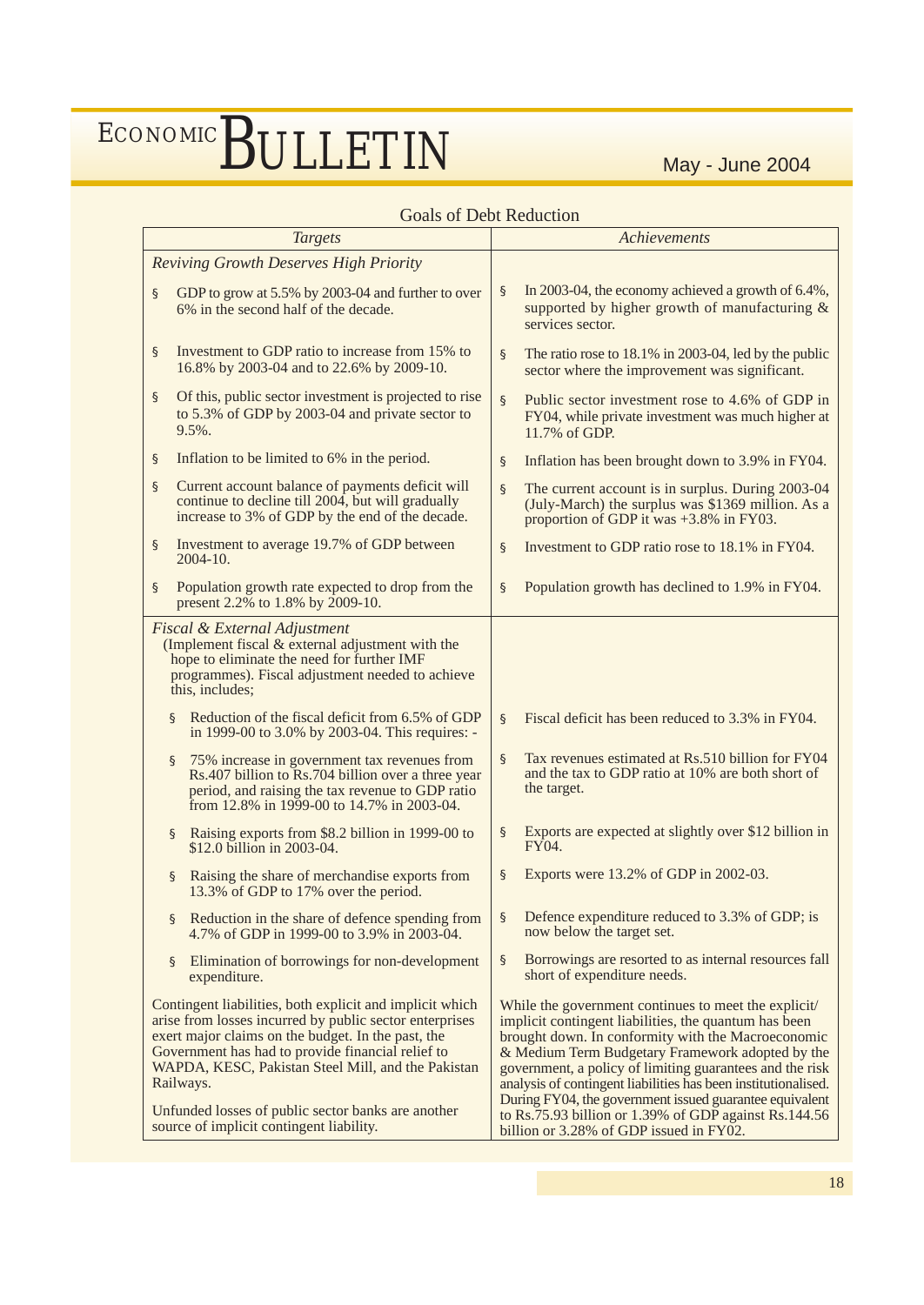| <b>Targets</b>                                                                                                                                             |                                                                                                                                                                                                           |                                                                                                                                                                                                                                                                                                                                                                                                         | <b>Achievements</b>                                                                                                                                                                                                                      |  |  |  |
|------------------------------------------------------------------------------------------------------------------------------------------------------------|-----------------------------------------------------------------------------------------------------------------------------------------------------------------------------------------------------------|---------------------------------------------------------------------------------------------------------------------------------------------------------------------------------------------------------------------------------------------------------------------------------------------------------------------------------------------------------------------------------------------------------|------------------------------------------------------------------------------------------------------------------------------------------------------------------------------------------------------------------------------------------|--|--|--|
| Real fiscal adjustment can only come through<br>comprehensive restructuring, introduction of corporate<br>management structure and ultimate privatisation. |                                                                                                                                                                                                           | Government's implicit contingent liabilities have more<br>than halved from Rs.123.7 billion in FY02 to Rs.57.2<br>billion in FY04 primarily because of no fresh equity<br>injected into KESC. Financial improvement plans of the<br>two power utilities, WAPDA and KESC are currently<br>being implemented. Operational performance continues<br>to be weak. They are being prepared for privatisation. |                                                                                                                                                                                                                                          |  |  |  |
|                                                                                                                                                            | Privatisation                                                                                                                                                                                             |                                                                                                                                                                                                                                                                                                                                                                                                         |                                                                                                                                                                                                                                          |  |  |  |
| §                                                                                                                                                          | Mobilize at least \$3 billion over the next 3 years<br>and use the privatisation proceeds partly to retire<br>high interest short term external debt and partly to<br>build up foreign exchange reserves. | ş                                                                                                                                                                                                                                                                                                                                                                                                       | While privatisation picked up significantly last year,<br>as in one year alone, the Government of Pakitan<br>realized Rs.33 billion through various transactions,<br>the target will hopefully be met in the near future.                |  |  |  |
| S                                                                                                                                                          | In the next three years focus on sale of PTCL, PPL,<br>OGDC, PSO, KESC, HBL & UBL.                                                                                                                        | ş                                                                                                                                                                                                                                                                                                                                                                                                       | HBL, UBL & OGDC have been privatised, the<br>Government plans to privatize the other entities in<br>the near future.                                                                                                                     |  |  |  |
|                                                                                                                                                            | Cost of Borrowing                                                                                                                                                                                         |                                                                                                                                                                                                                                                                                                                                                                                                         |                                                                                                                                                                                                                                          |  |  |  |
| §                                                                                                                                                          | Reducing the real cost of government domestic debt<br>which averaged nearly 9% during 1998-00. The<br>norm should be 3 to 4% per annum.                                                                   | S                                                                                                                                                                                                                                                                                                                                                                                                       | Real cost of borrowings of domestic debt has been<br>brought down to 5.8% in FY04.                                                                                                                                                       |  |  |  |
| §                                                                                                                                                          | Interest payments on NSS be reduced and so<br>restructured that the returns correspond to a market<br>based yield curve based on FIBs.                                                                    | $\S$                                                                                                                                                                                                                                                                                                                                                                                                    | Interest on the various instruments of NSS are<br>increasingly becoming market based as these are<br>being aligned to yield on Pakistan Investment Bonds<br>of relevant maturities. The returns have been brought<br>down significantly. |  |  |  |
| §                                                                                                                                                          | Reduce reliance on high cost NSS.                                                                                                                                                                         | S                                                                                                                                                                                                                                                                                                                                                                                                       | Reliance has been reduced, as interest rates have<br>fallen on NSS. Unfunded debt is now 37.2% of GDP<br>as against 43.3% in 1999-00.                                                                                                    |  |  |  |
| §                                                                                                                                                          | Reduce the burden of multilateral debt service.                                                                                                                                                           | ş                                                                                                                                                                                                                                                                                                                                                                                                       | While servicing of foreign debt rose in 2003-04 by<br>14%, repayments of foreign loans more than doubled<br>during the year.                                                                                                             |  |  |  |
| S                                                                                                                                                          | No need for further assistance from the IMF beyond<br>the proposed PRGF.                                                                                                                                  | S                                                                                                                                                                                                                                                                                                                                                                                                       | The Finance Minister in his Budget Speech 2004-<br>05, has reiterated that we are saying goodbye to                                                                                                                                      |  |  |  |
| S                                                                                                                                                          | No need for any additional debt relief after 2004.                                                                                                                                                        |                                                                                                                                                                                                                                                                                                                                                                                                         | IMF.                                                                                                                                                                                                                                     |  |  |  |
| S                                                                                                                                                          | Reduction in external debt burden to 200% of foreign<br>exchange earnings by mid 2005.                                                                                                                    | S                                                                                                                                                                                                                                                                                                                                                                                                       | External debt & liabilities as a percentage of foreign<br>exchange earnings reduced to 168.7% by 2003-04.                                                                                                                                |  |  |  |
| S                                                                                                                                                          | Raise foreign exchange reserves to \$5 billion by mid<br>2004.                                                                                                                                            | S                                                                                                                                                                                                                                                                                                                                                                                                       | Foreign exchange reserves have crossed \$12.5 billion.                                                                                                                                                                                   |  |  |  |
|                                                                                                                                                            | Note: - Explicit contingent liabilities legally oblige the government to make a payment if a specific event occurs.<br>They represent a hidden subsidy.                                                   |                                                                                                                                                                                                                                                                                                                                                                                                         |                                                                                                                                                                                                                                          |  |  |  |

 *Implicit contingent liabilities are not officially recognized until a failure occurs. In most countries the financial system is the most serious contingent implicit government liability.*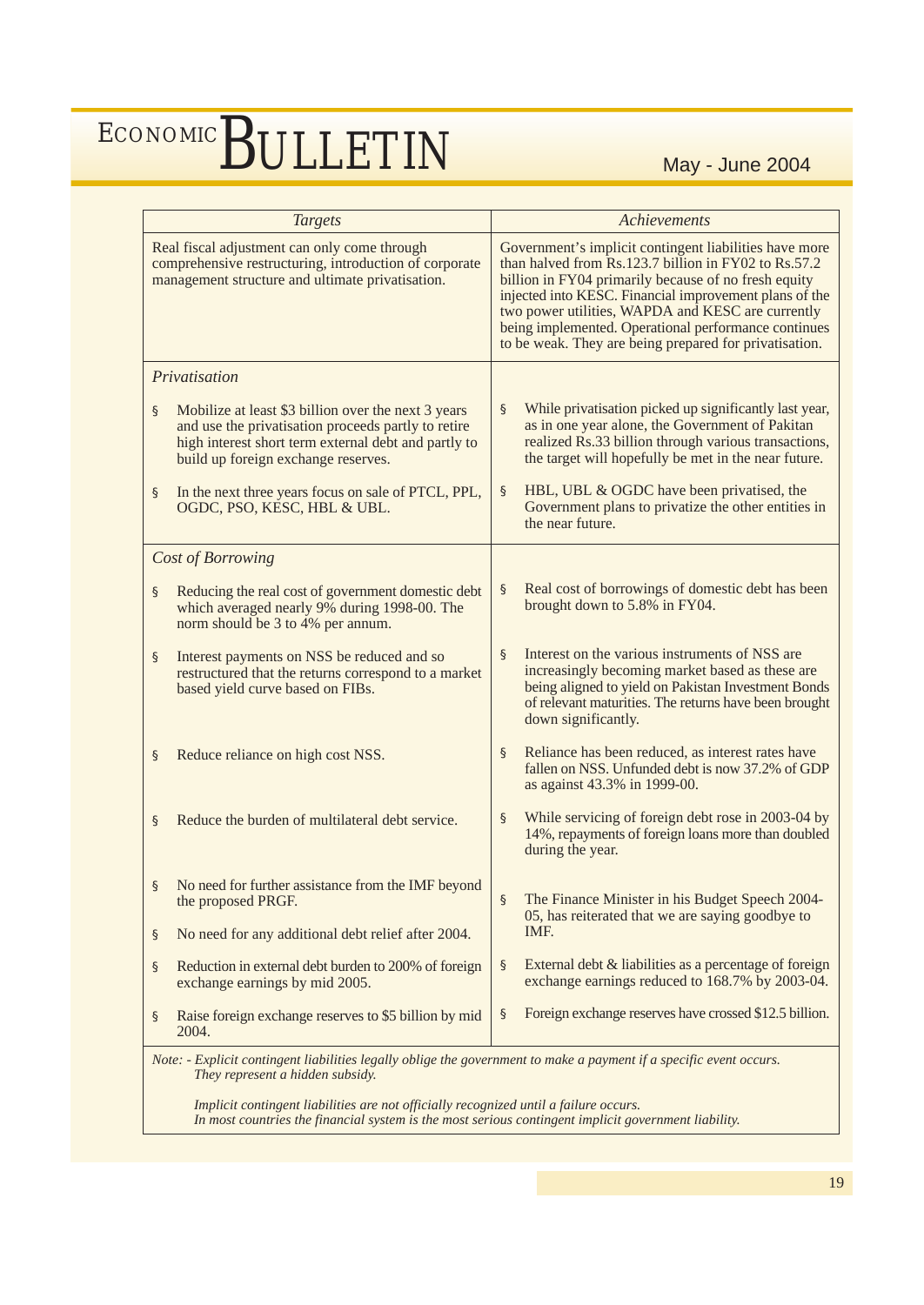Shorter term debt falls

Cost of borrowing declines

One of the features of the Debt Reduction Strategy was to change the profile of domestic debt. As interest rates offered by various instruments of the national saving schemes were rationalised, the unfunded debt has fallen and so has the share of floating debt to total debt. The later has fallen to 27% of total domestic debt against 41% in FY01. While the share of domestic debt of longer term maturity has risen to nearly 30% against 20% at the end of FY00, the proportion of unfunded debt has fallen to 44.1%. This has been an achievement of the Strategy which sought to reduce the profile of debt from shorter term to longer term maturity.

#### Public Debt



Interest payments on domestic debt have come down to Rs.161.5 billion or 20.4% of total revenue in the outgoing fiscal year against Rs.210 billion or 41% of revenue in FY00. The real cost of borrowing on public debt has come down from 5.6% in the late 1990s to 3.2% in the period 2000-04. This improvement alongwith fiscal consolidation has resulted in a sharp decline in the debt burden during 2000-04.

Large current account deficits, imprudent use of borrowed resources, rising cost of borrowing, stagnant exports and a declining flow of foreign exchange had resulted in rising debt and foreign exchange liabilities. This had risen in FY00 to \$37.9 billion or 297.3% of foreign exchange earnings, but fell to 169% in FY04, and as a proportion of GDP it fell to 37.8% from

51.7% in the same period. The 1990s had accumulated a debt of almost \$16 billion.

The debt reduction strategy has succeeded in reducing the stock of external debt and foreign exchange liabilities by \$2.027 billion in the last four years from \$37.6 billion in 1999 to \$35.8 billion by March 04. Surplus current account, rising foreign exchange reserves, higher foreign exchange earnings, pre-payment of expensive debt and write offs are the principal factors which have contributed to the improved position.

External debt position improves

> With improved foreign exchange reserves, and foreign exchange earnings, Pakistan has been able to retire its expensive debt and improve its debt profile. Some \$4.5 billion of high cost debt to the multilateral institutions were identified for early payment. These loans carry interest ranging from 6.3 – 11%. It pre-paid \$1.17 billion and the balance amount will be paid in the next few years.

> With an improved foreign exchange reserves position, the actual amount paid as debt servicing has risen, while the rolled over amount has shown a declining trend. This trend has persisted and during the outgoing fiscal year both have shown a further fall. The total servicing was \$5.2 billion (\$4.1 billion actual paid and \$1.1 billon amount rolled over) against \$7.8 billion in 1999-00 (\$3.7 billion amount paid and \$4.1 billion amount rolled over).

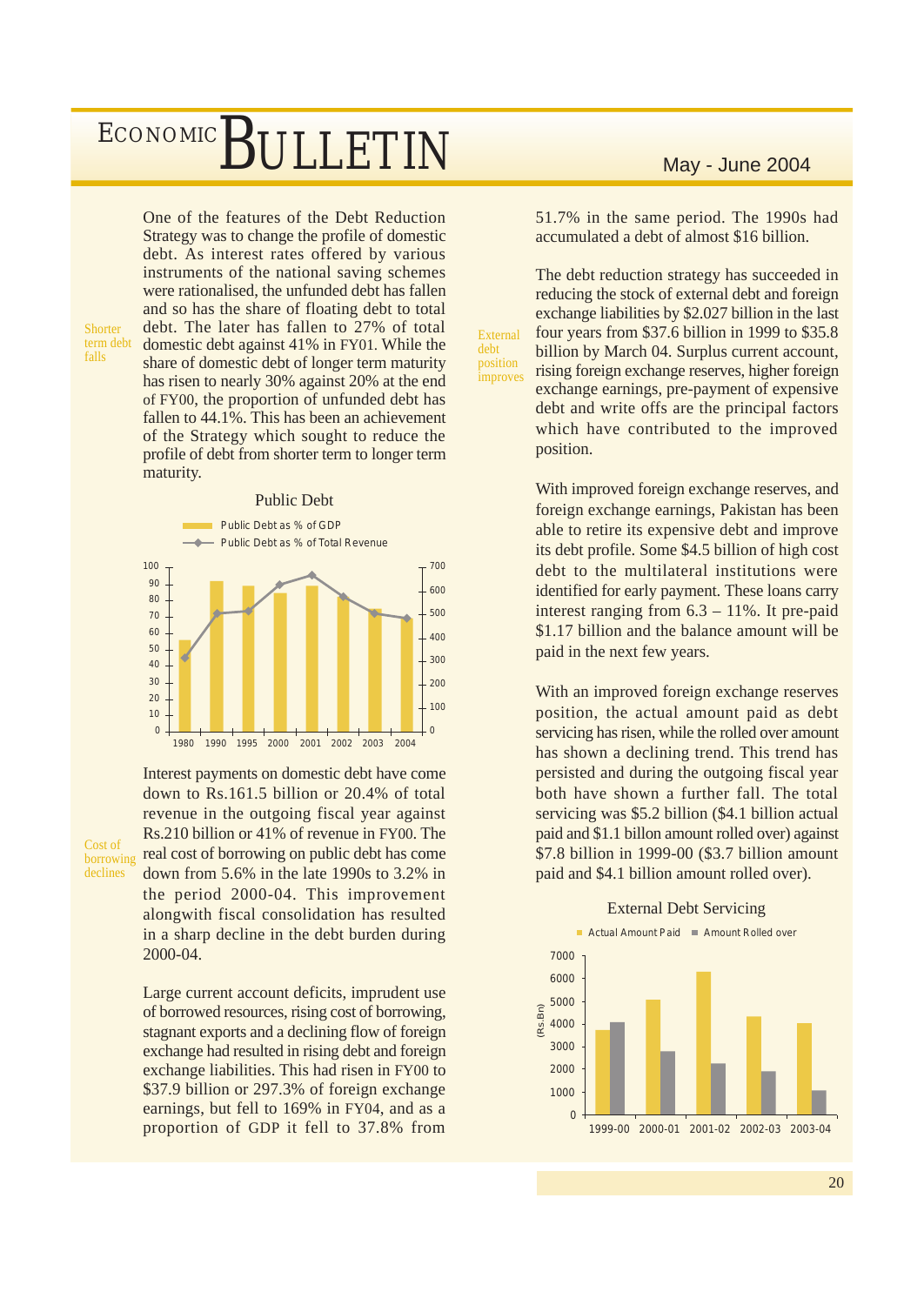Real growth of external debt burden declined by 13.1% in the period 2000-04, after growing by 4.9% in the second half of the 1990s, while in the corresponding period the real growth in foreign exchange earnings improved substantially from 1.1% to 13.9%. The real cost of borrowing has dropped from 5.5% to 0.7%, due to low interest and inflation rate environment.

Conclusion

The Government's Debt Reduction Strategy has ensured positive results. Public debt appears to be on a downward trend, as reflected in the

fall of public debt to GDP ratio. This has been an effect of substantial primary surpluses, high real growth, falling interest costs and a modest appreciation of the Pakistani rupee against the US dollar. Modest increase in tax revenue, savings on interest expenditure and some pruning of budget support to state owned enterprises would contribute to further debt reduction. What has government done with the fiscal space it has bought? Have development expenditures risen? Has govern-ment been able to utilise, if not all, at least these additional resources more effectively? We will analyse these in a forthcoming issue.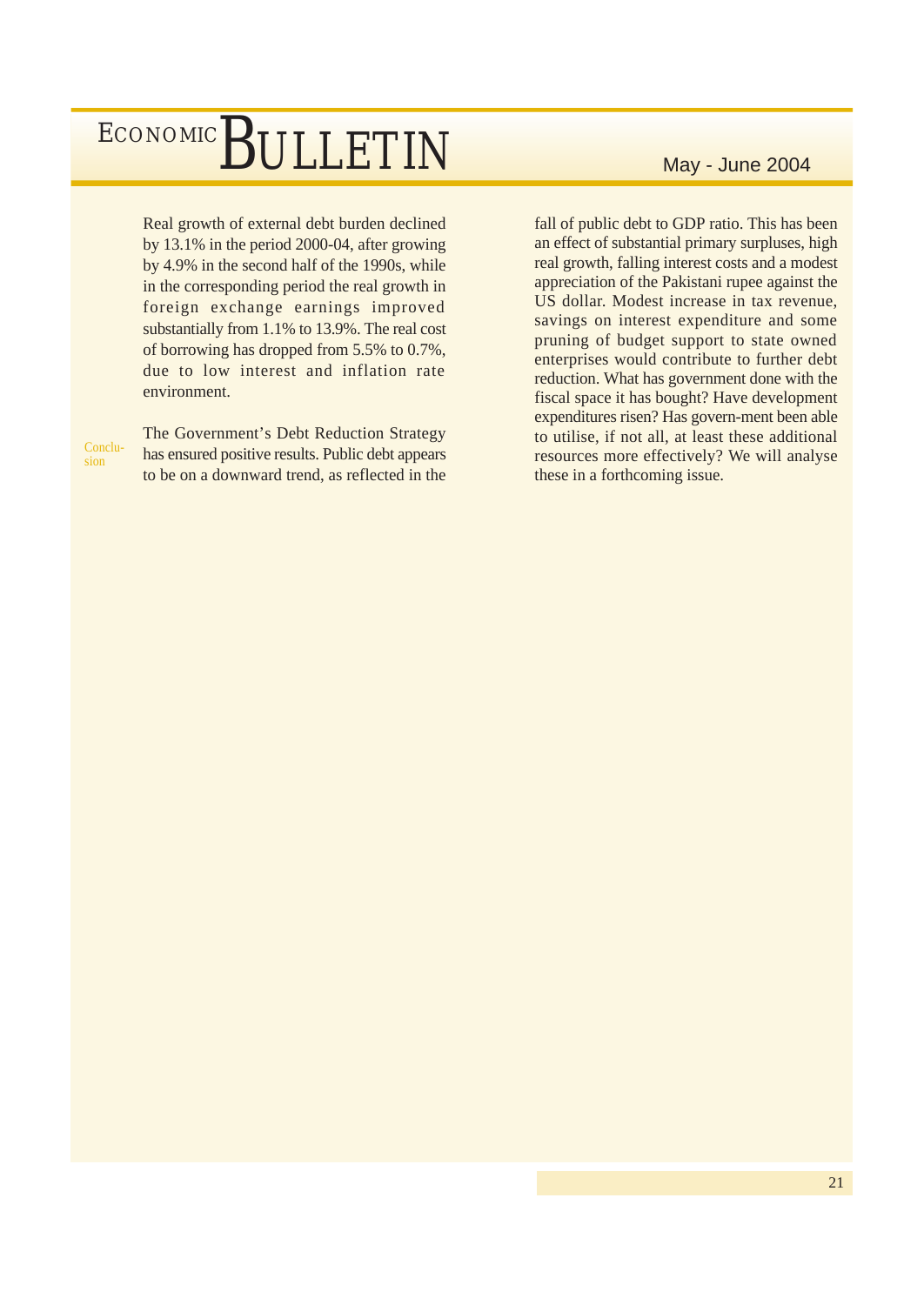### **Market Analysis**

### Market Review

The market performance was lackluster in the May-June 2004 period. While the KSE-100 Index managed to rise 67 points in the month of May'04 to close at 5498 points, June was bearish and saw a 219 point drop to close at 5279 points. Technical factors, rising interest rates, political turmoil, and poor law and order were all factors behind the decline.



The top performing stocks (out of the 30 volume leaders) during the two months were Telecard, ICI and Pak Oilfields.

§ Telecard rose ahead of the award for local loop and LDI licenses. It was one of 19 companies awarded an LDI license on July 5, 2004, and as a result, can be expected to show strong revenue growth from its new line of business.

- § ICI Pakistan's share price did well after it announced its board had agreed to sell its shareholding in PPTA (though it is still premature to expect any sale).
- § Pakistan Oilfields did well for technical reasons, its share price had fallen earlier and it was merely rebounding again from support levels.

The worst performers included PIA, Dewan Motors and Fauji Bin Qasim. PIA and Fauji Bin Qasim were both over priced, and so fell more steeply when the market was in decline. Dewan Motors fell in reaction to expected lower import duties and the possibility that the import of reconditioned cars would be allowed.

The sugar and cement sectors were the best performing sectors overall.

- § The sugar sector did well on an improved earnings outlook following high sugar production this year.
- § The cement sector has shown 20% sale growth in 2003-04 versus 2002-03, and capacity utilization in 4Q04 (Mar-Jun'04) was over 90% for the industry. Cement prices remain high and the industry outlook is very positive. Cement is expected to continue performing well.

Not surprisingly, the auto sector performed poorly in anticipation of lower import tariffs in the 2004- 05 budget. Paradoxically, while the budget did announce a large drop in import tariffs for CBUs

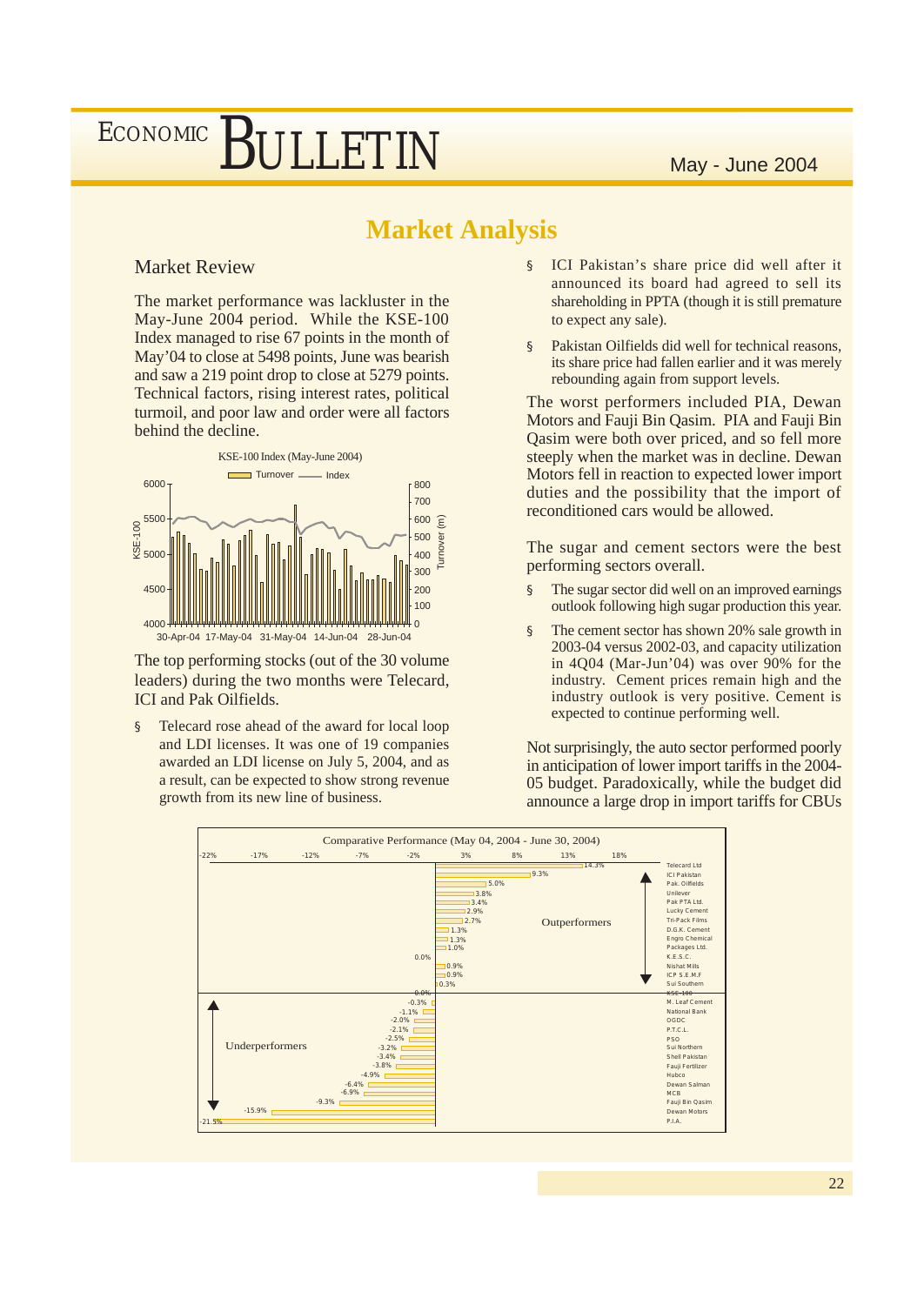(completely built up units), the level of protection is still high enough to keep the threat of imports at bay, particularly in the smaller sized car segments. As a result, auto sector stocks, after their steep fall, are now attractively priced. The power sector performed poorly because of Hubco. As a yield stock, Hubco's share prices fell in response to the rising interest rates.

#### *Budget Impact - CVT*

The Federal Budget 2003-04 was a good, progrowth, pro-investment budget but it had very few sector specific initiatives. The most noticeable effects were for the stock market itself with the imposition of capital value tax, and for the auto sector (as mentioned, tariff protection was lowered for the auto sector and this is seen as a negative for the industry).

The 2004-05 budget initially proposed a Capital Value Tax at 0.1% of transaction value. This level would have been too high as it would in some cases double the transaction cost associated with shares trading and reduce the level of market activity. The CVT was thus was later reduced to a far more manageable 0.01% of share purchase value.

The aim of the CVT is to capture tax revenues from the fairly high level of activity seen in the capital markets. However, CVT is a form of turnover tax and assumes that all turnover leads to profit, which is not necessarily true- stock market investors will be required to pay tax even

when they incur a capital loss. On the whole, because the revised CVT rate is fairly low, it should not hamper market activity. It will have the effect of encouraging longer holding periods however, as frequent turnover will mean greater payment of tax.

#### *Market Outlook*

Though the market performance was poor in May and June 2004, the long-term outlook is still positive. The market has already factored in that interest rates are now on the rise, so further increases are not likely to have more than a very short-term effect on market valuations- to the extent that the rise in interest rates are within expectations.

The market also reacted positively to the nomination of Shaukat Aziz as the future Prime Minister though this could be a source of volatility for equity markets, at least until he has been sworn in as PM.

#### *Market will rise due to high liquidity*

Liquidity is the primary driving force behind the market currently, supported by continuing strong corporate earnings growth and a positive economic outlook.

To drive home the point on liquidity, five new closed-end mutual funds were launched during the quarter with a total paid up capital of Rs6.5b. More are in the pipeline. The growing number of mutual funds is a reflection of the liquid market environment that will drive the market upward in the quarter to come.

*<sup>(</sup>Contributed by Taurus Securities Ltd, a subsidiary of National Bank of Pakistan)*